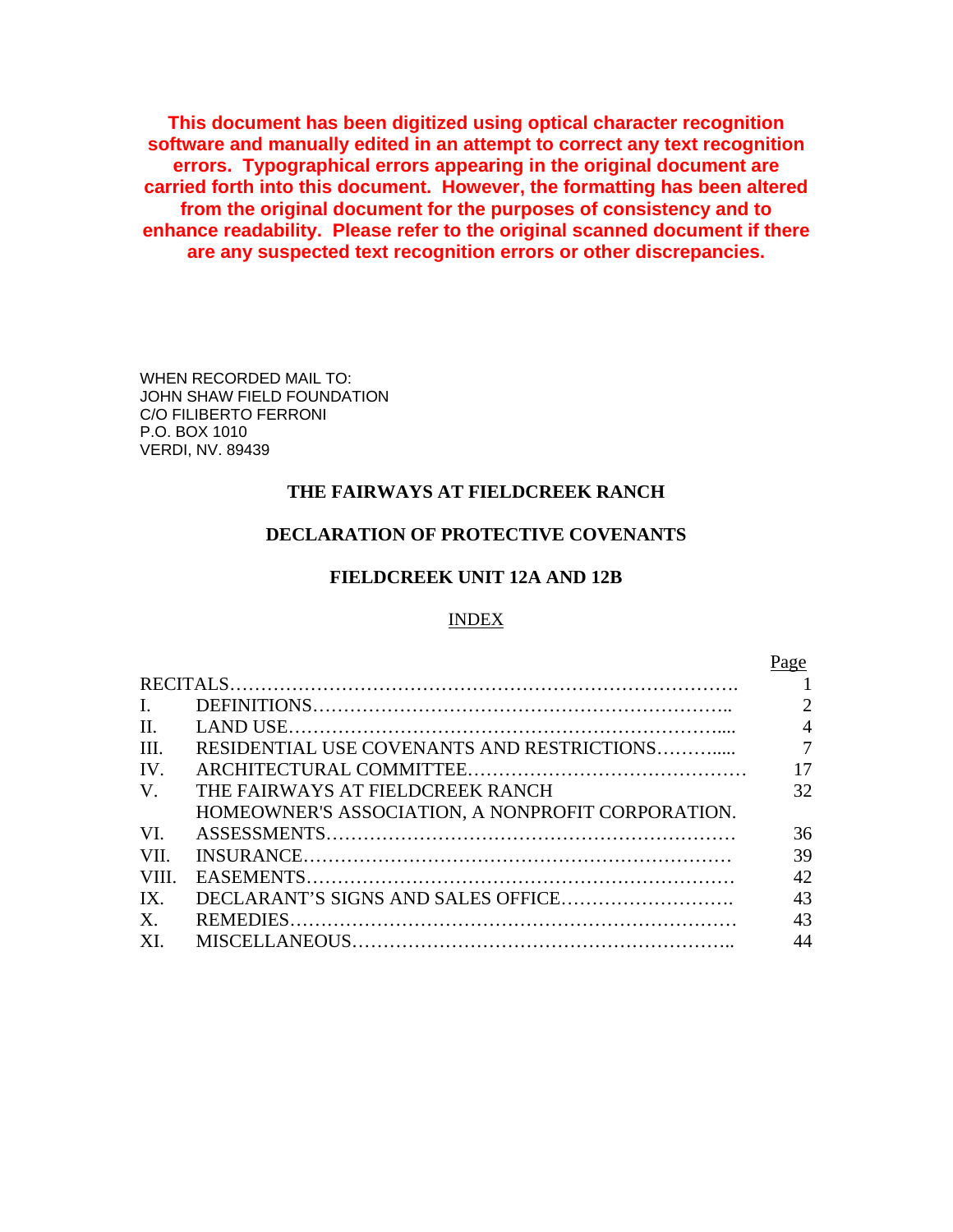## **THE FAIRWAYS AT FIELDCREEK RANCH DECLARATION OF PROTECTIVE COVENANTS** (FIELDCREEK RANCH UNIT 12A AND 12B)

THIS DECLARATION is made on September 20, 2000 by the JOHN SHAW FIELD FOUNDATION, a Nevada non-profit corporation (Declarant).

### **RECITALS**

Declarant is the owner and developer of that certain real property located in the County of Washoe, State of Nevada, described on Exhibit "A" attached hereto and made a part hereof.

Declarant intends to sell and convey the lots and parcels described in Exhibit "A" and before doing so, desires to impose upon them mutual and beneficial restrictions, covenants, equitable servitudes and charges under a general plan of improvement for a planned community for the benefit of all of the lots and parcels herein and the owners and future owners thereof.

NOW, THEREFORE, Declarant declares that all of the lots and parcels described in Exhibit "A" as hereinafter defined are held and shall be held, conveyed, hypothecated or encumbered, leased, rented, used, occupied and improved, subject to the provisions of this Declaration, all of which are declared and agreed to being furtherance of a plan for the development, improvement and sale of said lots and parcels, and are established and agreed upon for the purpose of enhancing and protecting the value, desirability and attractiveness thereof. The provisions of the Declaration are intended to create mutual equitable servitudes upon each of said lots and parcels in favor of each and all other lots and parcels; to create a privity of contract and estate between the grantees of such lots and parcels, their heirs, successors and assigns; and shall, as to the owner of such lot or parcel, his heirs, successors or assigns operate as covenants running with the land for the benefit of each and all other such lots and parcels in the development as hereinafter defined and their respective owners, present and future.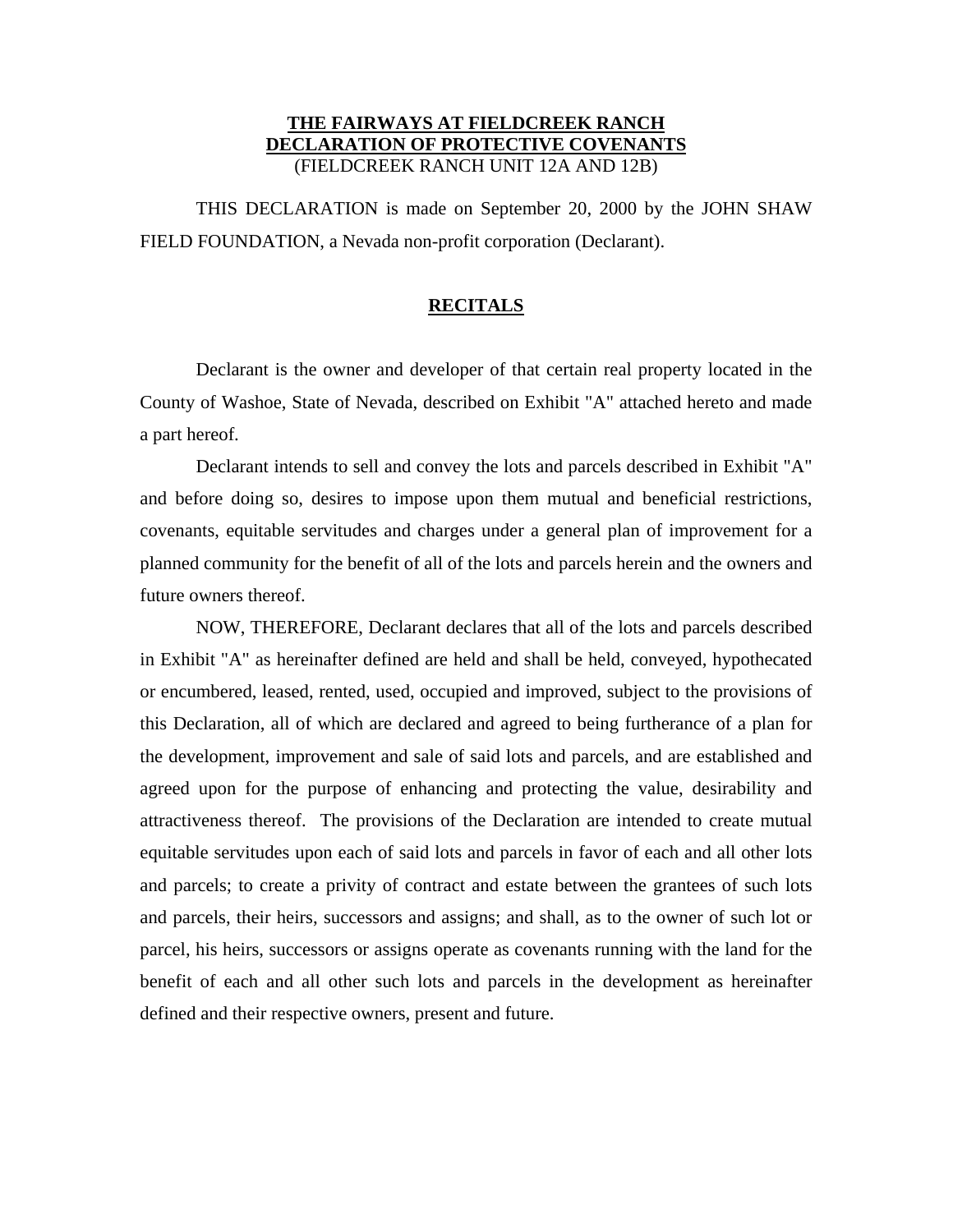- I. **DEFINITIONS.** The following terms as used in this Declaration are defined as follows:
	- A. "Articles" means the Articles of Incorporation of the Association.
	- B. "Association" means The Fairways at Fieldcreek Ranch Homeowners Association, the property owner's association which is a Nevada nonprofit corporation.
	- C. "Board" means the Board of Directors of the Association.
	- D. "By-Laws" means the By-Laws of the Association.
	- E. "Committee" means The Fairways at Fieldcreek Ranch Architectural Committee established in Article IV of this Declaration.
	- F. "Common Area" means all of the real property designated as such on the final subdivision map of the Exhibit "A" property owned or to be owned by the Association, together with all improvements which may at any time be constructed thereon and owned by the Association. "Common Area" shall include streets within the development which are not dedicated to the public, and labelled "Private" on the subdivision map for the property, and drainage ways within the Property. All Property that may be deeded by Declarant, to the Association shall thereafter be owned and maintained by such Association.
	- G. "Declarant" means the Declarant above named.
	- H. "Declaration" means this Declaration of Protective Covenants and any amendments hereto.
	- I. "Development" means all that real property situate in the County of Washoe, State of Nevada, described on Exhibit "A" and all other real property which may be described in additional supplemental declarations recorded from time to time with the Washoe County Recorder, which development is commonly known as The Fairways at Fieldcreek Ranch.
	- J. "Dwelling Unit" means a residence structure built on one or more lots.
	- K. "Improvements" means all buildings, outbuildings, streets, roads, trails, pathways, driveways, parking areas, fences, retaining and other walls,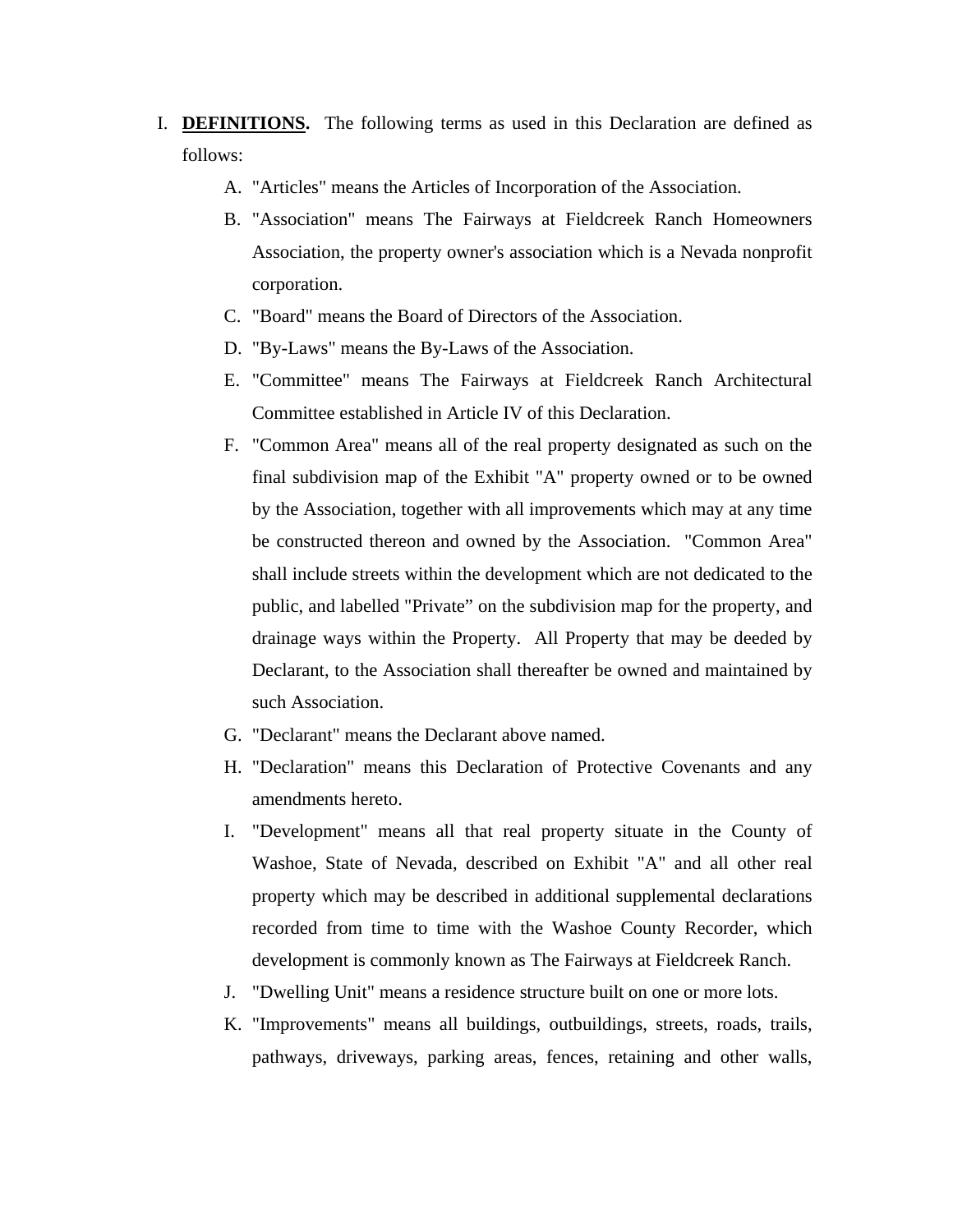landscaping, light standards, antenna and any other structures of any type or kind.

- L. "Lot" means any living unit lot shown on a map covering any portion of the development.
- M. "Manager" means the general manager of the Association.
- N. "Map" means the recorded maps of the development.
- O. "Owner" means:
	- 1. Any person or legal entity, including Declarant, who holds fee simple title to any lot within the Development.
	- 2. Any person or legal entity who has contracted to purchase fee title to a lot pursuant to a written agreement recorded in the Washoe County, Nevada Recorder's Office, in which case the seller under said agreement shall cease to be the owner while said agreement is in effect; or
	- 3. A lessee of a lot under a recorded lease from the owner of fee simple title to said lot for a term of not less than fifty (50) years, in which case the lessor under said lease ceases to be the owner while said lease is in effect.
	- 4. Owner does not include the Association.
- P. "Parcel" means any portion of the development other than a lot.
- Q. "Roadways" mean the roadways shown on the map of the development recorded from time to time which are not dedicated to the public.
- R. "Supplemental Declaration" means in the case of lots and parcels being subsequently annexed to the Development, the recorded supplemental declaration of Declarant which incorporated the provisions of this Declaration therein by reference.

The supplemental declaration shall include a description of the real property covered thereby subject to the provisions of this Declaration and shall designate the permitted uses of such property.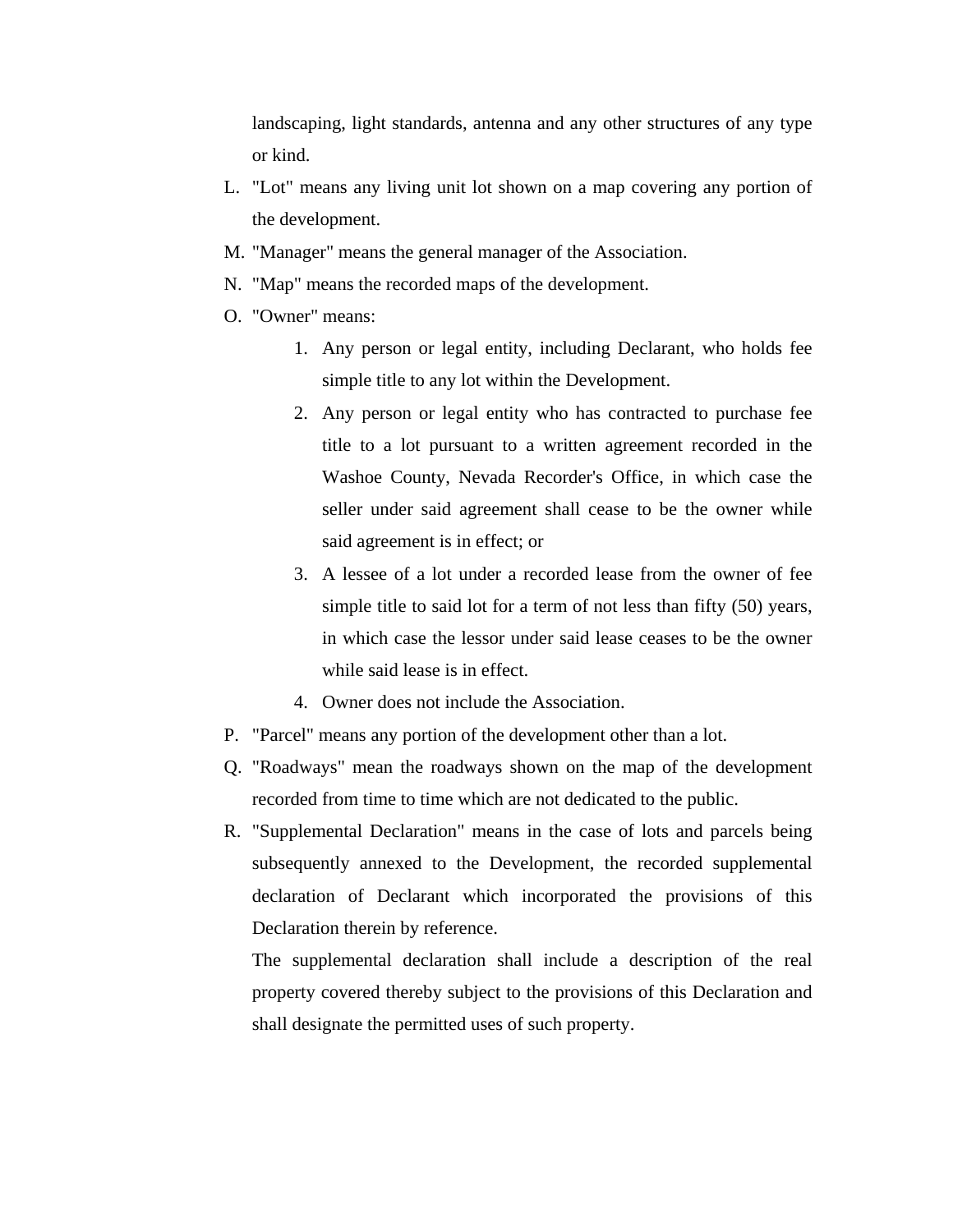- II. **LAND USE**. Only the following uses shall be permitted on the Exhibit "A" property: Lots and parcels described in a supplemental declaration shall be designated therein as to their permissible uses and shall thereupon become subject to the provisions of this Declaration. In the event a use is designated for which no such provisions are contained herein, the same may be set forth in such supplemental declaration. Only activities connected with the designated uses may be carried out on any lot or parcel. There shall be no use of a lot or parcel other than the designated use.
	- A. Single Family Residential. Only single family dwellings and such outbuildings as are usually accessory thereto and as may be permitted by the Committee shall be permitted on any lot designated as single family residential.
	- B. Private Common Area. All areas in the development designated as private common areas shall be owned by the Association and shall remain private property, and the recordation of a map showing such common areas shall not be construed as a dedication to the public of any such common areas located therein.
		- 1. Ownership. Declarant will convey all such common areas to the Association (except as set forth herein) free and clear of all liens and encumbrances (other than liens for current taxes), but subject to such easements and rights-of-way as then appear of record, such conveyances shall be accomplished in segments from time to time as improvements, if any, to be located thereon as shown on the recorded maps of the development, are completed.
		- 2. Use. The use and enjoyment of said common areas and improvements thereon, whether before or after conveyance to the Association, shall be subject to the provisions as to use shown on the map, the powers of the Association as set forth in its articles and by-laws and to such rules and improvements as may from time to time be adopted by the Board of the Association.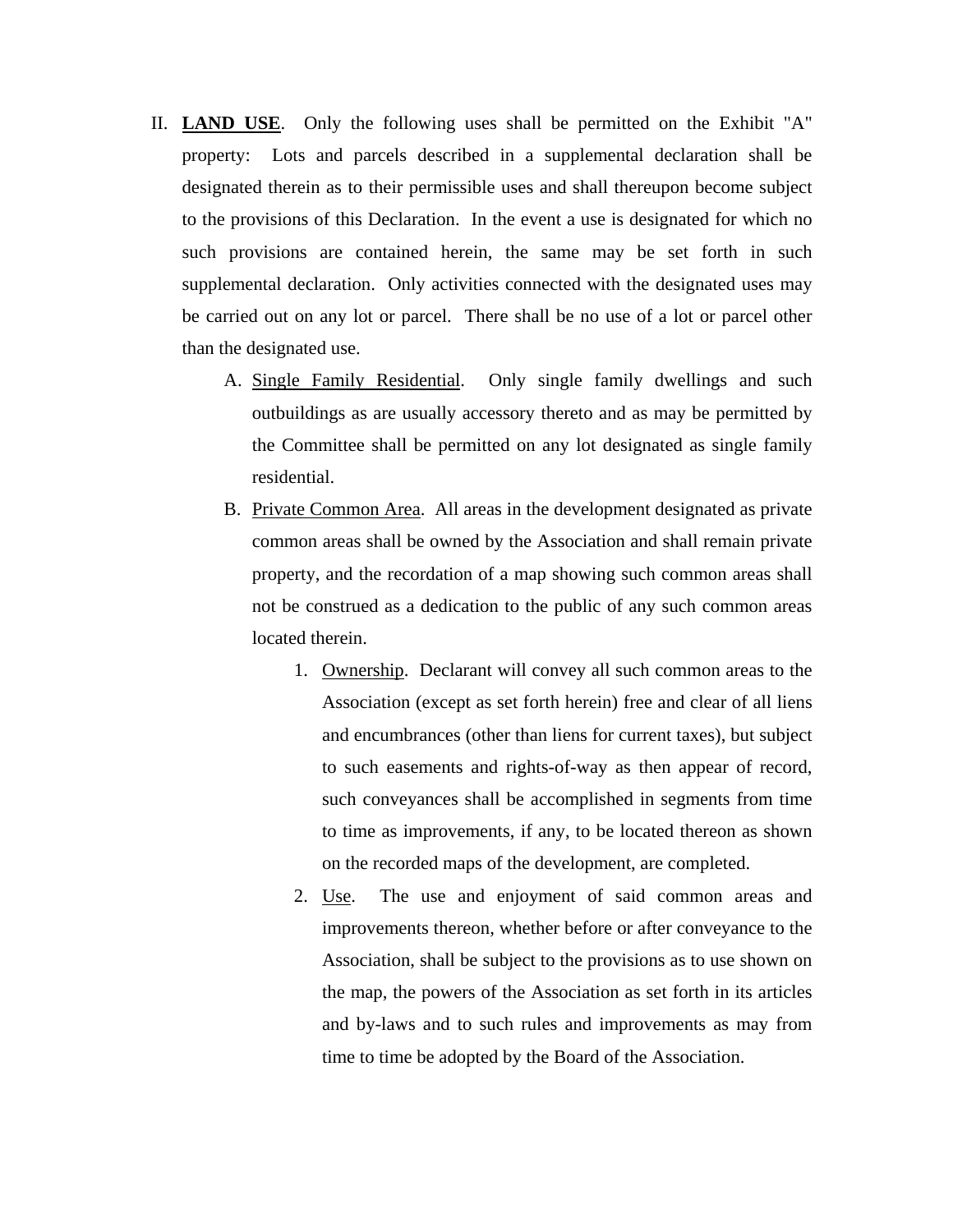- 3. Maintenance. Maintenance of such common areas and repairs to any improvements thereon shall be the obligation and responsibility of Declarant until conveyance thereof to the Association; thereafter, the Association shall have sole responsibility therefor.
- C. Roads. All roads in the Development shall be owned by the Association and shall remain private property, and the recordation of a map showing such roadways, which shall designate such roadways as "Private" shall not be construed as a dedication to the public of any such roadways located therein.
	- 1. Ownership. Declarant shall convey all such roadways to the Association free and clear of all liens and encumbrances (other then liens for current taxes) such conveyances shall be accomplished in segments from time to time as improvements thereon are completed.
	- 2. Use. Use of the roadways shall be subject to the rules and regulations adopted from time to time by the Board of the Association.
	- 3. Maintenance. Maintenance and repair of the roadways shall be the responsibility and obligation of Declarant until conveyance to the Association; thereafter, the Association shall have the sole responsibility therefor. Declarant acknowledges that Washoe County will not assume responsibility for maintenance of the Development's private streets or roadways.

## III. **RESIDENTIAL USE COVENANTS AND RESTRICTIONS**.

The following shall be applicable to all lots within the development, and each owner, as to his lot:

A. Residential Use. Each Lot shall be improved and used exclusively for single family residential use. Nothing in this Declaration shall prevent an Owner from leasing or renting the Improvements on his lot; however, any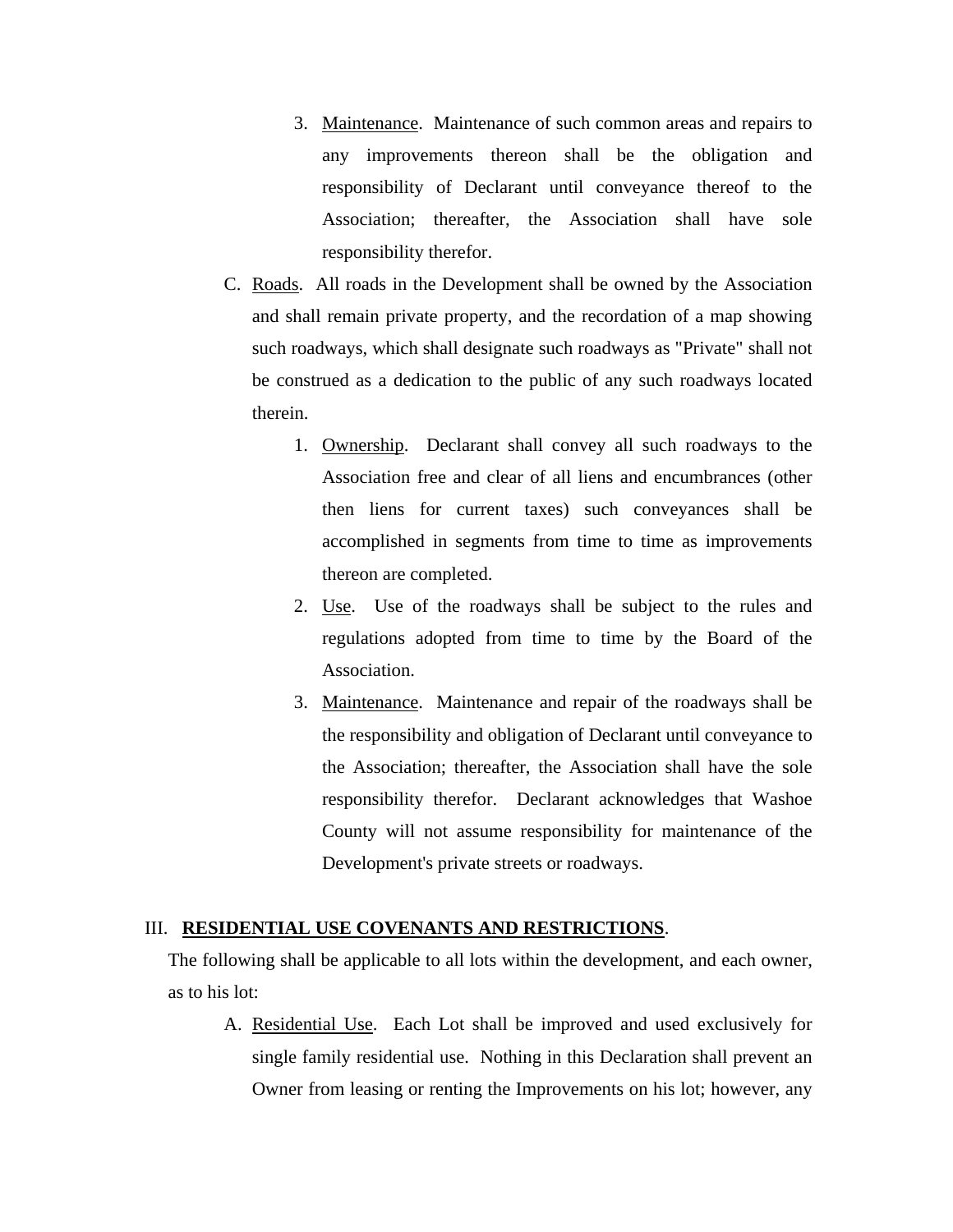lease or rental shall be subject to all provisions of this Declaration, the Articles, the Bylaws, and the Rules and Regulations and any lease or rental agreement must specify that failure to abide by such provisions shall be a default under the lease or rental agreement. No Lot shall be subdivided in any manner. No Owner shall lease less than the entire Lot.

- B. Commercial Use. Except as otherwise provided in this Declaration, no Lot shall be used or caused, allowed, or authorized to be used in any way, directly or indirectly, for any business, commercial, manufacturing, mercantile, storing, vending, or other such non-residential purpose.
- C. Improvements and Alterations. No Improvements, construction, repair, excavation, fill, removal of rocks, shrubs or natural vegetation, or other work that alters the land or the exterior appearance of any Improvement upon any Lot shall be made, done, or permitted to be done without the prior approval of the Committee, except as specifically authorized herein.
- D. Owner's Obligation of Maintenance and Repair. The Owner of each Lot shall maintain such property and the Improvements thereon in a good, clean and orderly condition, and in a good state of repair, and adequately painted or otherwise finished, all at such Owner's sole cost and expense, and all in accordance with the Committee Rules. No Owner shall permit any building, structure, or other Improvement on such Owner's Lot to fall into disrepair. Each Owner shall keep all shrubs, trees, grass, and plantings on his Lot neatly trimmed, properly cultivated, and free from trash, weeds, or other unsightly material. Each Owner shall maintain any and all fuel break areas on such Owner's Lot in accordance with applicable fire and safety codes.

If any Lot Owner allows, permits, or causes any condition to exist on such Owner's Lot which in the sole reasonable discretion of the Board is unsightly, unsanitary, or hazardous, and fails to perform such work of repair or maintenance to correct such condition within thirty (30) days after written notice by the Board is given to such Owner in the manner provided in this Declaration, or if more than thirty (30) days is reasonably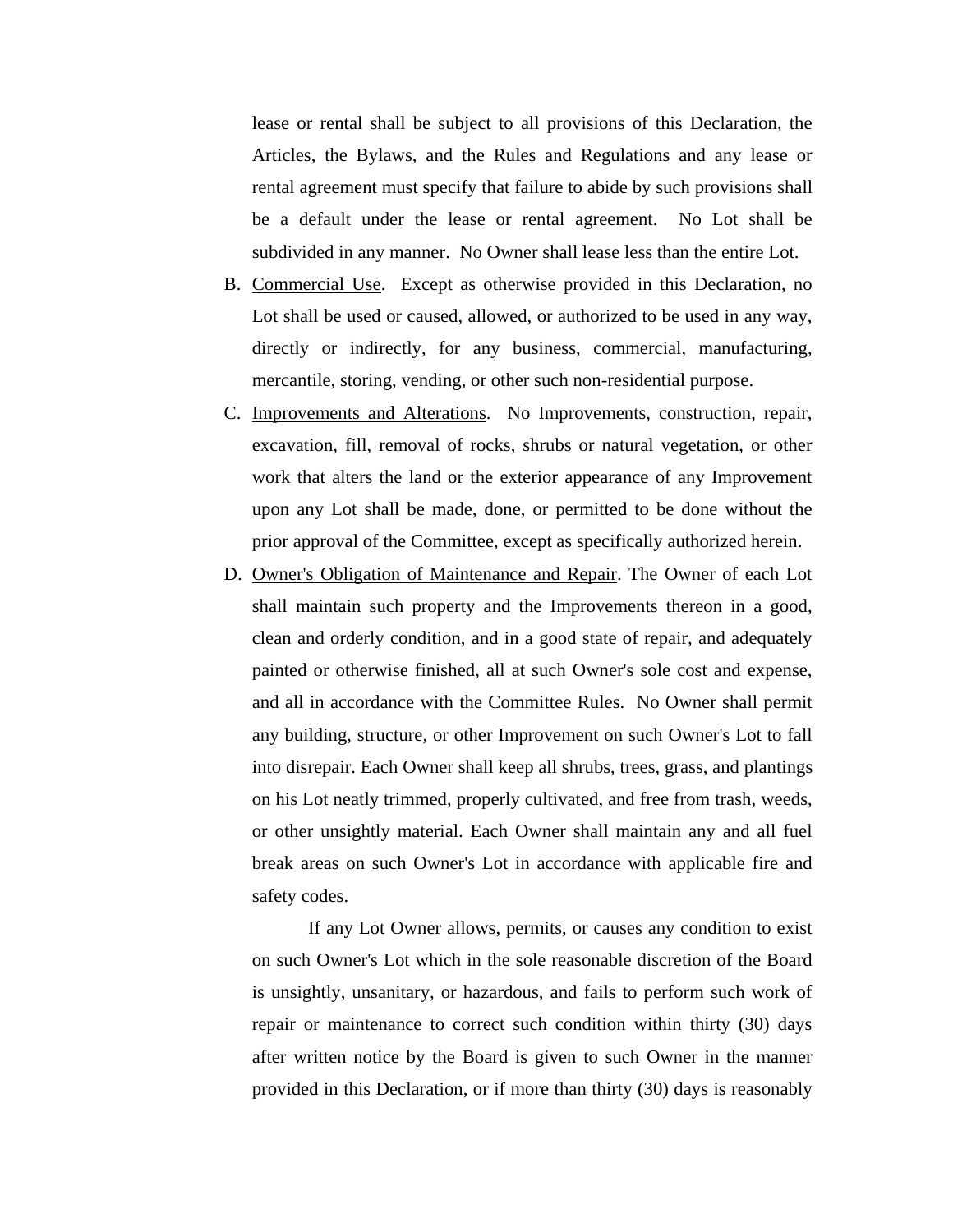required to correct such deficiency, if such Owner fails to commence such corrective work within such thirty (30) day period and diligently pursue the same to completion within a reasonable time after such written notice, then the Association shall have the right, but not the obligation, to undertake and perform such work through its agents and employees as the Board may deem be necessary or desirable to remedy such condition on such Lot, and to levy a special assessment against the Owner of the Project Lot for the cost of such work in the manner provided in this Declaration. Neither the Association nor any of its agents, employees, or contractors shall be liable for any damage which may result from any such remedial work performed by the Association. The Board shall not be required to undertake such remedial work and neither the Association, the Board, nor any of their agents or employees shall be liable for failure to exercise such right to maintain a Lot.

- E. Restoration of Damaged Improvements. No Owner shall do any act or work that will impair the structural soundness or safety of any Improvement located on such Owner's Lot. If any improvement is damaged or destroyed by fire or other calamity, the insurance proceeds shall be paid to the Owner or the mortgagees thereof, as their respective interest may appear; and such owner or mortgagee shall, within a time period determined to be reasonable by the Board, rebuild or repair the damage or restore the Lot to its state immediately prior to the event causing the damage or destruction. Prior to the commencement of any work of reconstruction, the Owner of such Lot shall submit the plans and specifications therefor to the Architectural Committee.
- F. Temporary Occupancy and Structures; Outbuildings. No temporary building or structure of any kind such as a tent, vehicle, boat, house trailer, portable living unit, shack, garage, or barn, and no incomplete building shall be used at any time for a residence, either temporarily or permanently. Temporary buildings and structures may be used during the construction of Improvements on a Lot, but shall be expressly approved by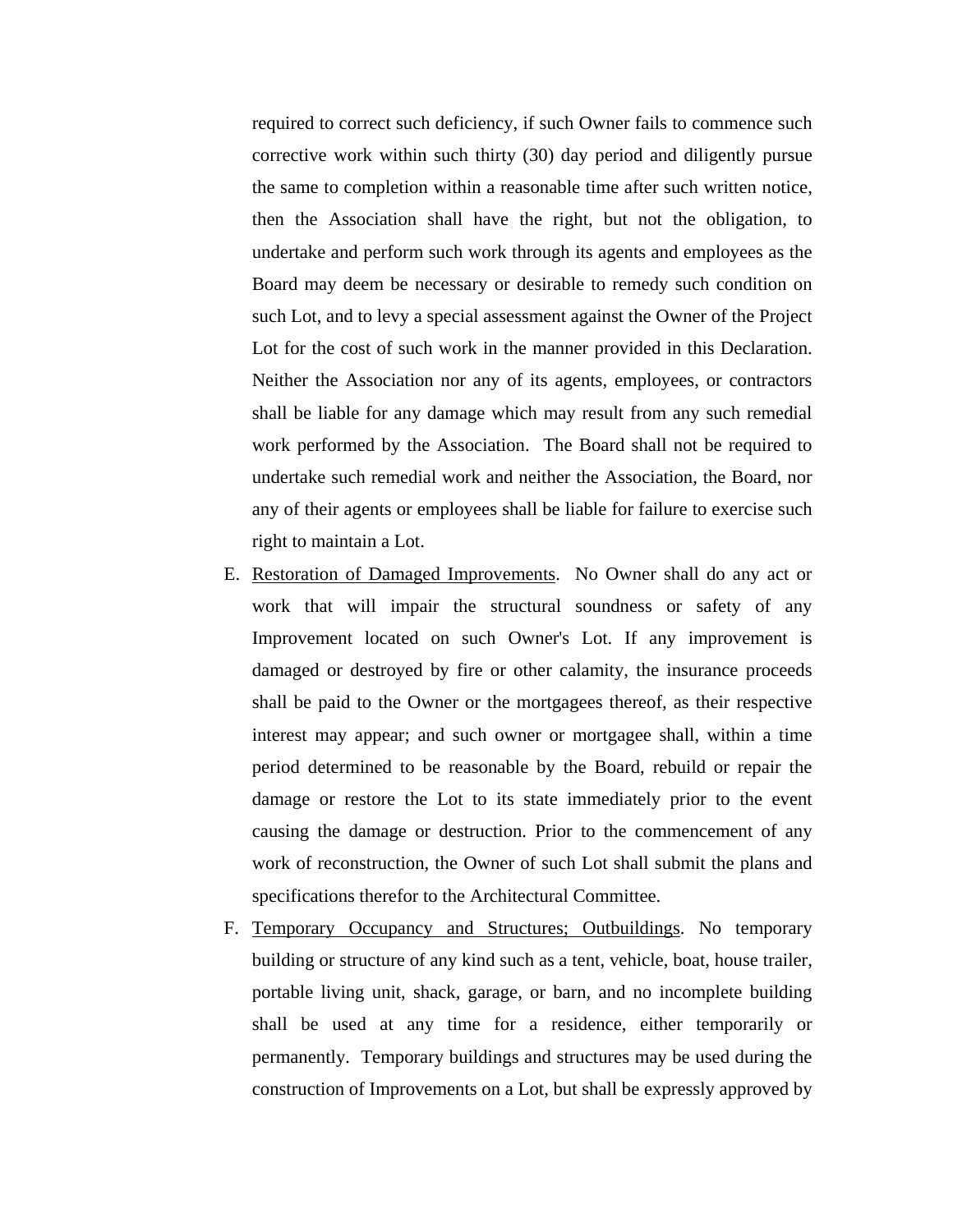the Committee and shall be removed immediately after the completion of construction. No permanent outbuildings shall be allowed except as approved by the Committee.

- G. Trailers, Boats, and Motor Vehicles. Except for loading and unloading, no mobile home, trailer of any kind, truck larger than a one ton truck, recreational vehicle, or boat shall be kept, placed, maintained, constructed, repaired, or permitted to be parked or stored upon any Lot or street within the Development visible from neighboring property for more than twentyfour (24) consecutive hours, nor more than five (5) days in any thirty (30) consecutive day period. In all other instances such items may be parked and stored for indefinite periods of time, but only if such items are parked or stored in a specifically designated space or enclosure previously approved for such use in writing by the Committee, on a case-by-case basis after consideration of its visibility from streets, adjacent lots, and the Wolfrun Golf Course. No camper tops shall be stored or kept in driveways or in any areas which are visible from neighboring Lots, streets, or roadways. The foregoing provision shall not apply to emergency vehicles or temporary construction vehicles or facilities maintained during and used exclusively in connection with the construction of any work of improvement approved by the Committee. No commercial vehicles of any nature shall be parked or stored on any Lot or on the streets of the Development except for a commercial vehicle providing services to Owners or to the Association, and in such event, only for the duration necessary to provide such services, unless approved in writing by the Committee.
- H. Garages. Each Owner shall maintain his garage areas in neat, orderly condition with all storage areas completely enclosed. Garages shall only be used for the purposes of parking motor vehicles, storage of boats to the extent that the boats are not visible from neighboring property, and other storage and workshop purposes and pursuant to the Rules and Regulations.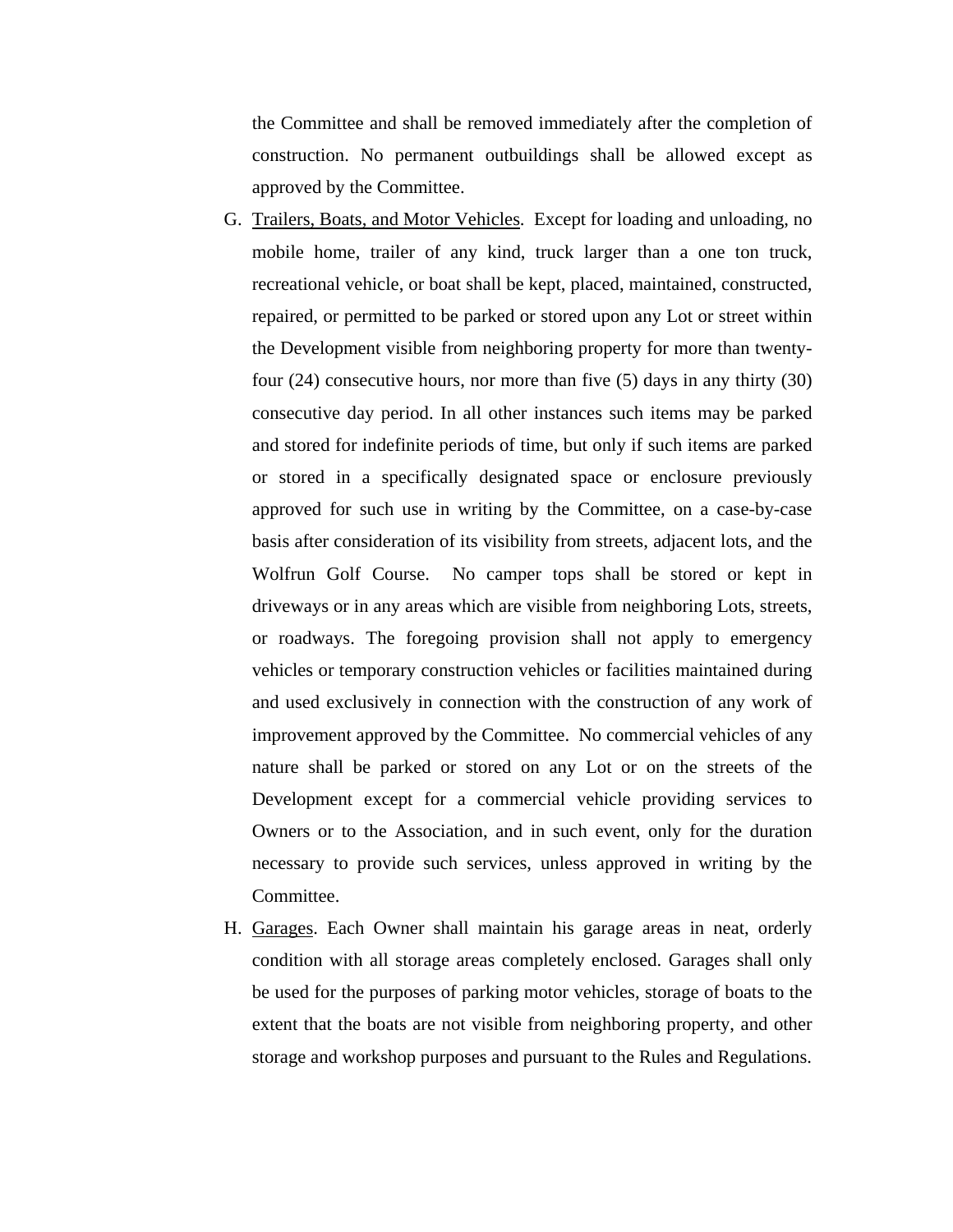- I. Utility Service. With the exception of such utility lines as may be required to be constructed by any governmental body or utility company, and with the exception of the utility lines existing as of the date of recordation of this Declaration, no lines, wires, or devices for transmission of electric current or telephone, television, or radio signals shall be constructed, placed, or maintained anywhere within any Lot unless the same shall be contained in conduits or cables placed and maintained underground or concealed in or under buildings or approved structures. Nothing herein shall be deemed to forbid the erection and use of temporary power or telephone services incidental to the construction of Improvements approved by the Committee.
- J. Antennas. No antenna of any type nor any satellite dish shall be erected, used, or maintained outdoors whether attached to a building or structure or otherwise, nor shall any tower-type structure be placed, constructed, or maintained on any Lot.
- K. Signs. No signs whatsoever that are visible from neighboring property shall be erected, placed, displayed, or maintained in the Project, except (a) such signs as may be required by law; (b) residential identification signs, subject to the approval of the Committee as to design, size, location, and suitability; (c) during the time of construction of any Improvement, reasonable job and general contractor identification signs (excluding subcontractor and material supplier signs); (d) not more than one sign of customary and reasonable dimensions on a Lot advertising the Lot for sale or rent, the location and design of which shall be subject to approval of the Committee; and (e) such signs as may be used by Declarant or Declarant's designees for the purpose of developing, selling, and improving the Development. Permitted signs shall be on their own posts, shall be no higher that forty-two inches (42") from the ground, and shall not exceed a maximum area of eight hundred square inches, the longest dimension being no greater than thirty-six inches (36").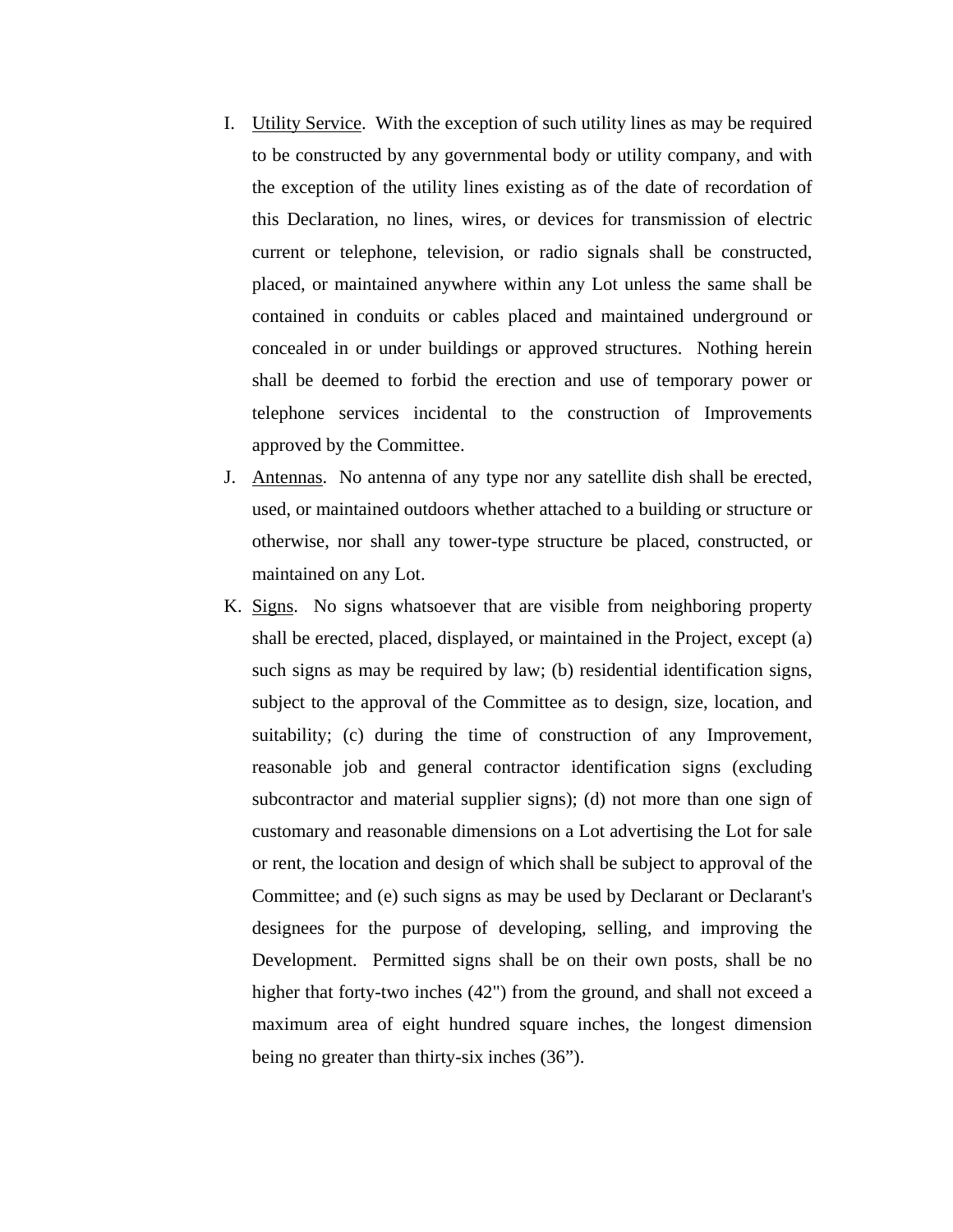- L. Mailboxes. There shall be no exterior newspaper tubes or free-standing mailboxes except those approved by the Committee.
- M. Clothes Drying Facilities. No outside clothes lines or other outside clothes drying or airing facilities shall be maintained on any Project Lot unless the Committee finds such facilities are adequately concealed and are not visible from neighboring properties.
- N. Sports Equipment. No basketball standard or other fixed sports apparatus shall be erected or attached to any neighboring property, unless approved by the Committee.
- O. Machinery and Equipment. No machinery or equipment of any kind shall be placed, operated, or maintained upon or adjacent to any Lot except such machinery or equipment as is usual and customary in connection with and during the use, maintenance, or construction of a residence or other structure. No equipment for air conditioning, heating, fuel storage or other uses shall be installed or maintained outside of or protruding through the walls, windows, or roof of any building in the Development except for such equipment as is initially approved and installed during construction or thereafter as approved by the Committee.
- P. Fences. No fences, hedges or walls shall be placed on the Lot boundaries which extend from the dwelling to the street or along the common boundary with the street, and such boundaries shall be unobstructed. Fences, hedges or walls are permitted along the other Lot boundaries provided the same have first been approved by the Committee. Acceptable fencing materials include split rail cedar, redwood board, rock, and wrought-iron, or such other materials as may be approved by the Committee, provided that there shall be no solid fencing on Lot lines adjacent to or facing the Wolfrun Golf Course. Fencing on such Lot lines shall be wrought iron, split rail, or other comparable material approved by the Committee. No chain link or woven wire fence shall be permitted within the subdivision, except for pet enclosures in areas designated by the Committee. Pet enclosures must be attached to the main dwelling unit or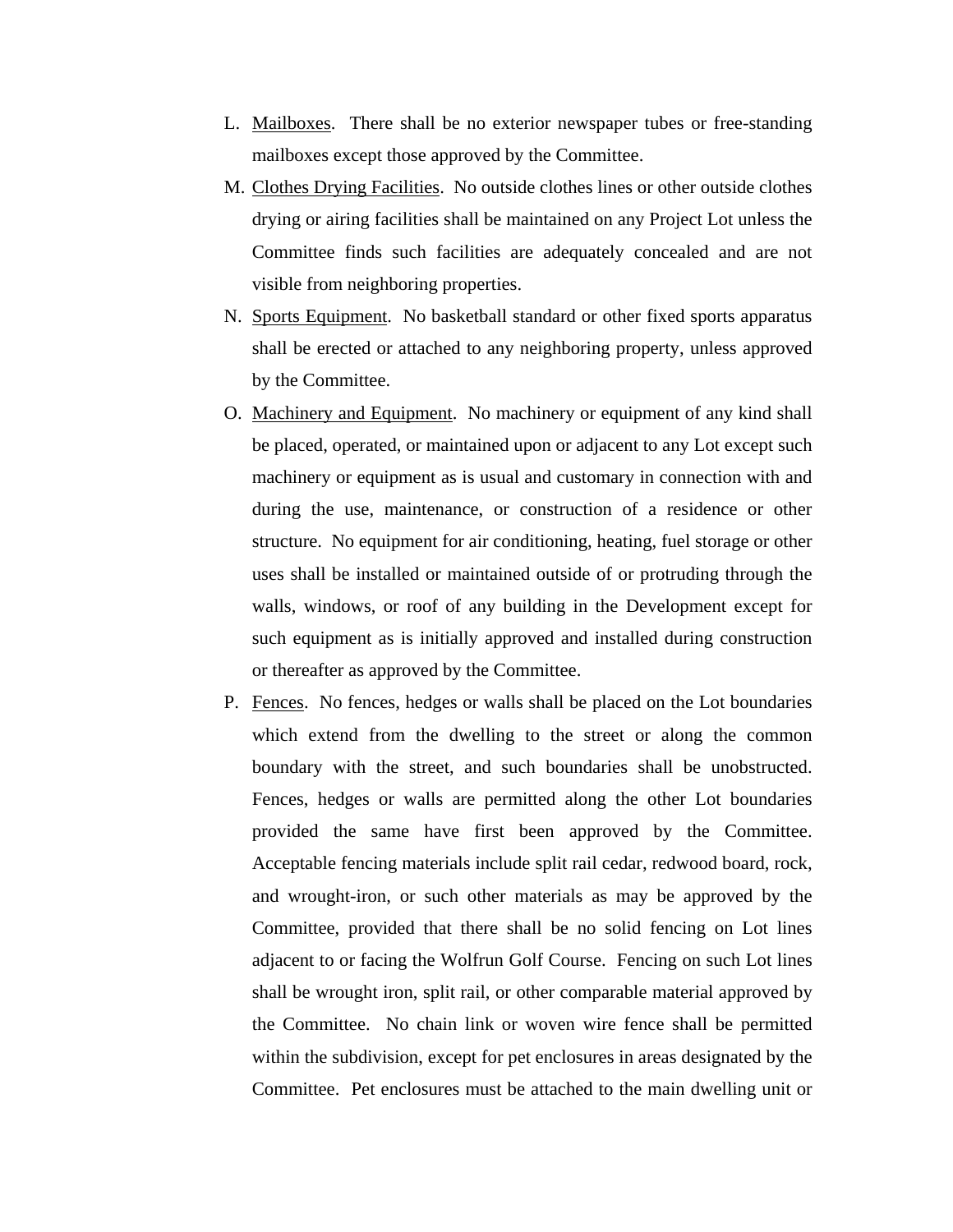garage, shall be placed in the rear of the Lot, and shall not be visible from the street. No fence shall exceed five feet (5') in height unless approved by the Committee for a specific purpose such as an enclosure for recreational vehicles or pets.

- Q. Barbecues. There shall be no exterior fires except barbecue fires contained within receptacles designed for such purpose or outside fireplaces approved by the Committee.
- R. Animals. No animals or fowl, including without limitation horses, cows, sheep, goats, pigs, chickens, and exotic pets, except for no more than three (3) usual house or yard pets, shall be kept, bred, or raised solely as household pets for private use and not for commercial purposes. No animal or fowl shall be allowed to make an unreasonable amount of' noise or shall otherwise be allowed to become a nuisance. No animal shall be permitted outside of the Lot of the owner of such animal unless such animal is under the control of a responsible person by means of a leash or other reasonable restraint. No pets shall be kept upon a Lot until such time as a certificate of occupancy has been issued for the dwelling on the Lot and adequate provisions approved by the Committee have been made for confining such pets to the Lot. Upon request of an Owner, the Board, in its sole discretion, shall determine for the purpose of this paragraph whether a particular animal or fowl shall be considered as a house or yard pet, whether it is a nuisance, or whether the number of animals or fowl on any Lot is reasonable. The Rules and Regulations may include other rules and regulations pertaining to animals and fowl as may be adopted from time to time.
- S. Diseases and Insects. No Owner shall permit any thing or condition to exist upon his Lot that shall induce, breed, or harbor infectious plant or tree diseases or noxious insects.
- T. Mineral Exploration. No portion of the Development shall be used in any manner to explore for or to remove any oil or other hydrocarbons, minerals of any kind, gravel, or earth substance. No drilling, exploration,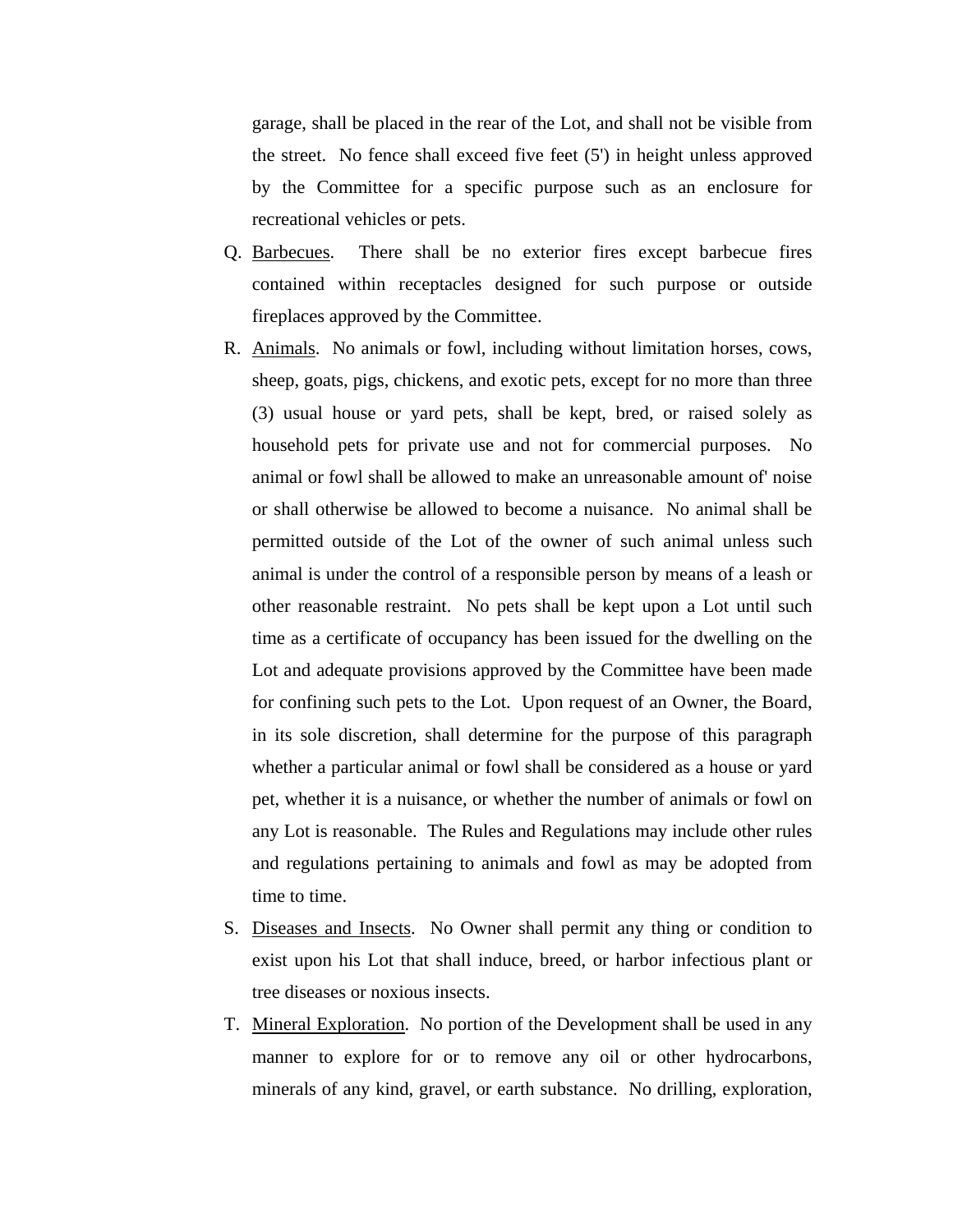refining, quarrying, or mining operations of any kind shall be conducted or permitted to be conducted thereon; nor shall wells, tanks, tunnels, mineral excavations, shafts, derricks, or pumps used to mine or drill for any substances be located on the Development.

- U. Rubbish and Nuisances. No Rubbish or debris of any kind shall be placed or permitted to accumulate upon or adjacent to any Lot; and no odors shall be permitted to arise therefrom so as to render any Lot or portion thereof unsanitary, unsightly, offensive, or detrimental to any of the property in the vicinity thereof or to the occupants thereof. No nuisance or noxious or offensive activity shall be carried on or permitted to exist or operate in the Development so as to be offensive or detrimental to any property in the vicinity thereof or to its occupants. Without limitation of any of the foregoing, no exterior speakers, or other sound devices except security devices used exclusively for security purposes shall be located, used, or placed on a Lot or Improvement without the prior written approval of the Board. No noxious or offensive activity, including but not limited to, repair of automobiles or other motorized vehicles, other than minor repairs which do not render the vehicle inoperative for more than one day, shall be conducted within the Development. Nothing shall be done on or within the Development that may be or may become an annoyance or nuisance to the residents of the Project, or that in any way interferes with the quiet enjoyment of the residents of the Development. No owner shall serve food or beverages, cook, barbecue or engage in similar activities, except within such Owner's Lot.
- V. Trash. All garbage and trash shall be placed and kept in covered containers of a type and style approved by the Committee. In no event shall such containers be maintained so as to be visible from neighboring property except to make them available for collection, and then only for the shortest time reasonably necessary to effect such collection.
- W. Compliance with Laws; Prohibition of Certain Activities. No Owner shall permit anything to be done or kept on his Lot that violates any law,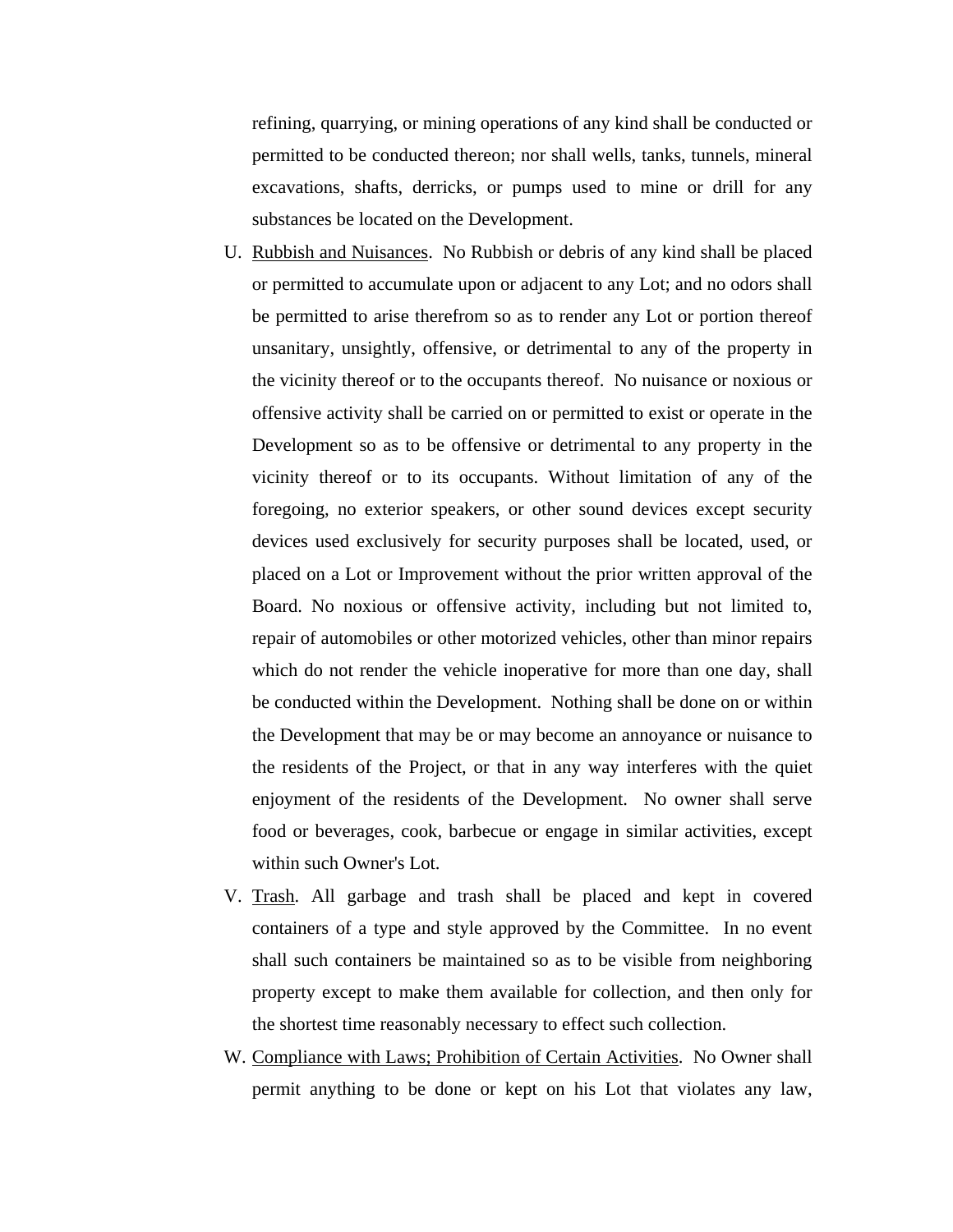ordinance, statute, rule or regulation of any local, county, state, or federal body. No Owner shall allow furniture, furnishings, or other personally belonging to such Owner to remain outside the perimeter boundaries of such Owner's Lot.

- X. Rules and Regulations. No Owner shall violate the Rules and Regulations as adopted from time to time by the Association.
- Y. Restriction on Further Subdividing. No Lot may be further subdivided. No easement or other interest in any Lot less that the whole shall be conveyed by the Owner thereof without the prior written approval of the Board; provided, however, that nothing herein shall be deemed to prevent or require the approval for the transfer or sale of any Lot to more than one person to be held by them as tenants in common, joint tenants, or as community property.

## IV. **ARCHITECTURAL COMMITTEE**.

- A. Organization. There shall be an Architectural Committee appointed by the Board of Directors consisting of not less than three (3) or more than five (5) persons. There shall also be an alternate member who may be designated by the Committee to act as a substitute on the Committee in the event of absence or disability of any member.
- B. Terms of Office.
	- 1. Initial Members. The initial members and alternates of the Committee shall be appointed by the Board for a term of five (5) years commencing on the date the first Final Subdivision Map for any portion of the Property is recorded. Such appointment shall be reflected in the minutes of the Board. Each member shall serve the length of such member's term unless the member has resigned or been removed from office. Thereafter, the terms of all Committee members appointed shall be three (3) years. Any new member appointed to replace a member who has resigned or has been removed shall serve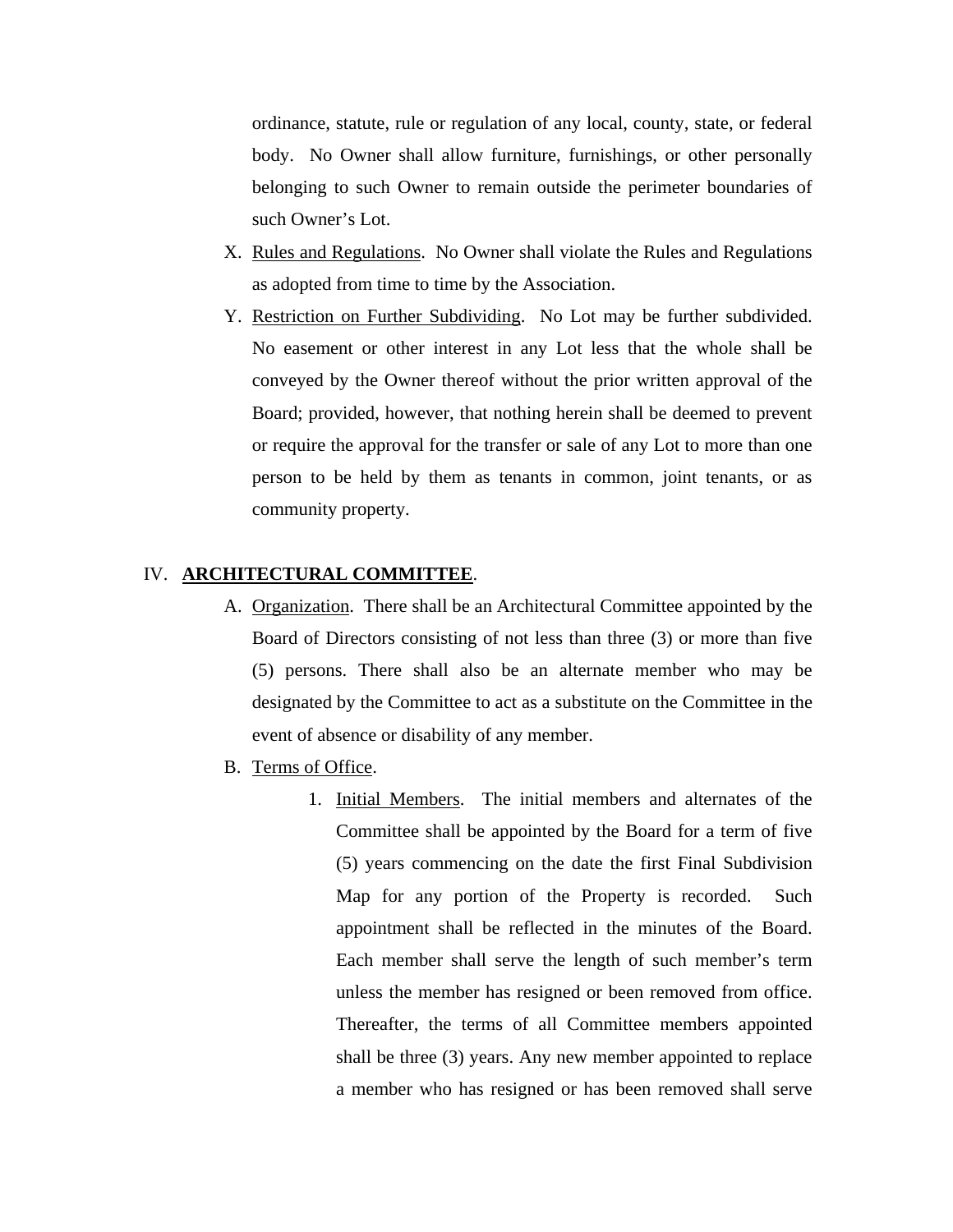such member's unexpired term. Members who have resigned, been removed, or whose terms have expired may be reappointed; however, no person shall serve as a member of the Committee, either regular or alternate, for a period in excess of eight (8) years in any ten (10) year period. Members of the Committee need not be Owners.

- 2. Appointment and Removal. The right to appoint and remove members and alternate members of the Committee shall be vested solely in the Board. Exercise of the right of appointment and removal as set forth herein shall be evidenced by the designation in the minutes of the Board of each new member or alternate appointed, replaced, or removed from the Committee.
- 3. Resignations. Any member or alternate member of the Committee may at any time resign from the Committee upon written notice delivered to the Board.
- 4. Vacancies. Vacancies on the Architectural Committee, however caused, shall be filled by the Board.
- C. Duties. It shall be the duty of the Architectural Committee to consider and act upon such proposals or plans submitted to it pursuant to the terms hereof, to adopt Committee Rules, to perform other duties delegated to it by the Association, and to carry out all other duties imposed upon it by this Declaration.
- D. Meetings. The Committee shall meet from time to time as necessary to properly perform its duties hereunder. The vote or written consent of a majority of members shall constitute an act by the Committee unless the unanimous decision of its members is otherwise required by this Declaration. The Committee shall keep and maintain a record of all actions taken by it at such meeting or otherwise. The Committee may charge a filing fee to be used to pay an architect, who may or may not be a member of the Committee, to review the submitted plans and specifications. The Board may reimburse members for reasonable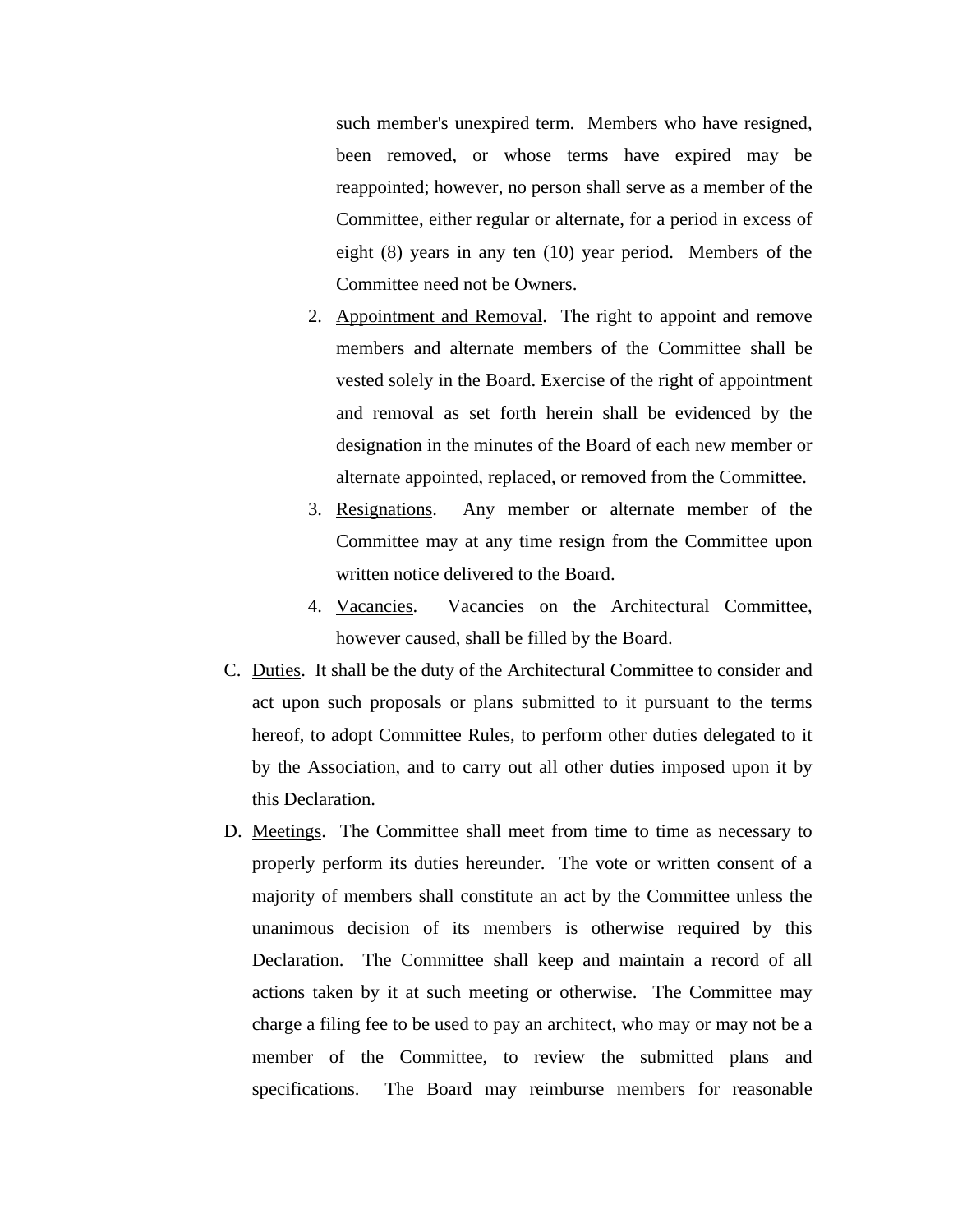expenses incurred by them in the performance of any Architectural Committee function.

- E. Architectural Committee Rules. The Architectural Committee shall from time to time and in its sole discretion adopt, amend, and repeal by unanimous vote rules and regulations to be known as "Architectural Committee Rules" interpreting and implementing the provisions of the Declaration and setting forth fees to be charged and procedures, and design, and construction criteria to be followed in submitting proposals to the Rules, as they may from time to time be adopted, amended, or repealed, certified by any member of the Committee, shall be maintained by the office of the Association and shall be available for inspection and copying by any Member at any reasonable time during the business hours of the Association. The following minimum standards and restrictions shall apply to any construction work performed on the Project:
	- 1. Density. No more than one residence shall be constructed on any project Lot.
	- 2. Compliance With Laws. All Improvements shall be constructed in full compliance with all applicable zoning laws, building codes, and other laws, ordinances, and regulations applicable to the construction, use, and occupancy of the Improvements.
	- 3. Garages. The Improvements to be constructed on a Project Lot shall include a garage which will accommodate at least two (2) automobiles.
	- 4. Building Site. The placement of the Improvements on a Project Lot, the type of roofs, exterior materials, and building shapes shall be established in such a manner as to be determined reasonable in the sole discretion of the Committee, taking into account the topography of the Project Lot and aesthetic considerations.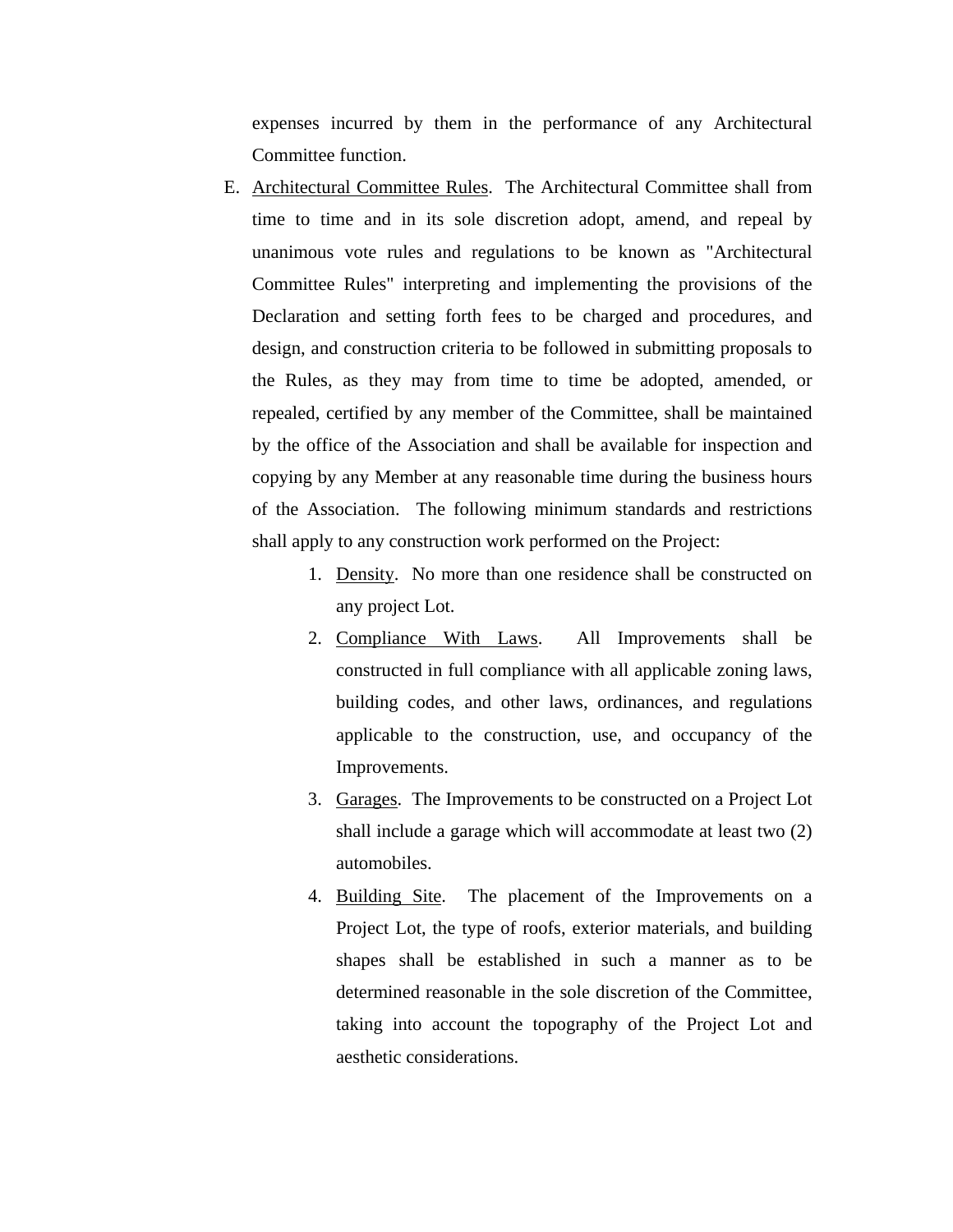- 5. Residence Size and Height. Each Declarant, or specified in the Declaration of Annexation or supplemental declaration. If no maximum residence height is designated on such supplemental declaration or declaration of annexation, then the Committee shall establish such maximum residence height for each such phase of the Project for which no designation has been made.
- 6. Landscaping. Within one (1) year from the issuance of the certificate of occupancy for the dwelling unit on a Project Lot, each Project Lot shall be completely landscaped consistent with the approved landscaping plans submitted to the Committee. The landscaping plans shall be submitted along with the original plans for the dwelling unit, and shall include, but not be limited to, at least three (3) twenty (20) gallon evergreen trees to be planted between the front lot line and the dwelling unit. Owners of the Project Lots should make the effort to incorporate native and drought-tolerant species in their landscaping plans, and although rock gardens are encouraged, extensive use of colored ornamental rock to the exclusion of greenery is not acceptable.
- 7. Chimneys. All exterior chimneys must be of wood, brick, stone, or metal. Chimneys must be of such a color as to blend in aesthetically with the residence and must be equipped with spark arresters consistent with the applicable Washoe County codes and fire protection district codes.
- 8. Driveways. Driveway cuts shall be limited to one per Project Lot unless a variance is granted by the Committee. Maximum entrance widths shall be sixteen feet (16'). All driveways are to be of an approved hard surface such as concrete, brick or other pavers, and shall extend from the street to the garage. Asphalt and gravel driveways will not be allowed.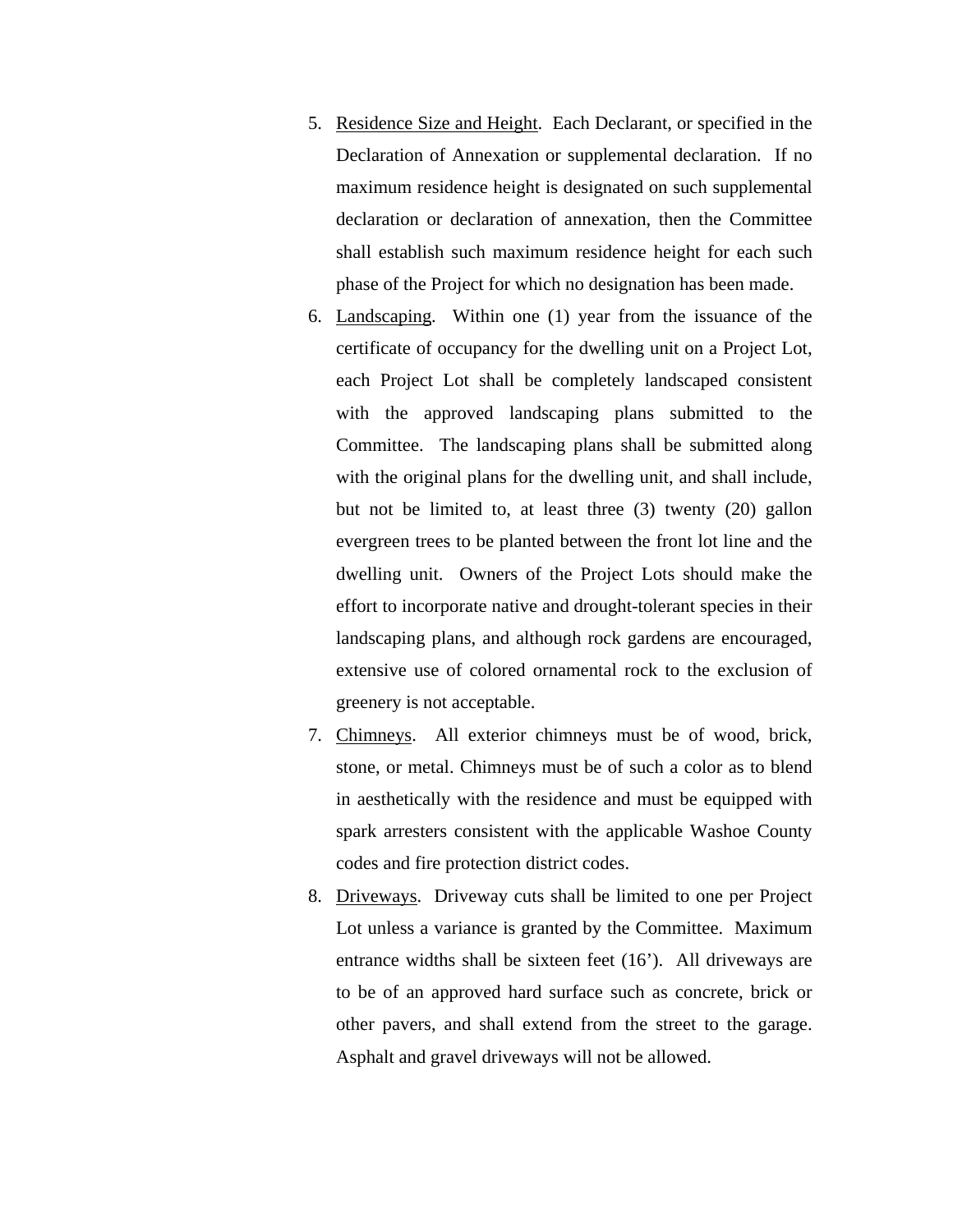- 9. Roofs. Roofing materials shall be tile, slate, or 40 year architectural shingles. Materials and colors must be submitted and approved by the Committee with the construction drawings. All roofing materials must comply with applicable fire protection district codes. Flat roofs are highly discouraged.
- 10. Exterior Walls and Trim. Natural wood siding, natural brick and stone, or other materials acceptable to the Architectural Committee are required for all exterior walls. Exterior colors must harmonize with the surrounding landscape; gaudy or bright colors, purples, reds and blues are not acceptable. All colors and trim must be approved by the Committee. All reflective metal, such as chimney stacks, flashings, exhaust vents and pipes must be painted to match or blend with the surrounding materials. Aluminum windows, door frames, solar panels and skylights must be a compatible color. Steel window and door frames must be painted to match or blend with surrounding materials. The use of solar panels will be subject to the approval of the Committee
- 11. Wood Stoves and Fireplace Inserts. All wood stoves and fireplace inserts shall meet or exceed standards adopted by Washoe County.
- F. Construction Procedures. Prior to the commencement of any construction activity on any Project Lot, the Owner thereof or such Owner's Contractor shall rope off those areas not intended for actual construction to protect the site from unnecessary damage to the existing foliage and to reduce dust and erosion. The building site must be kept clean and in an orderly condition at all times. The contractor must have approved sanitary facilities on the site as well as a garbage dumpster or other suitable device for regular disposal and removal of trash. No construction materials may be dumped or stored on roadways, pathways, trails, open areas or any portion of the project open space. Construction work hours are limited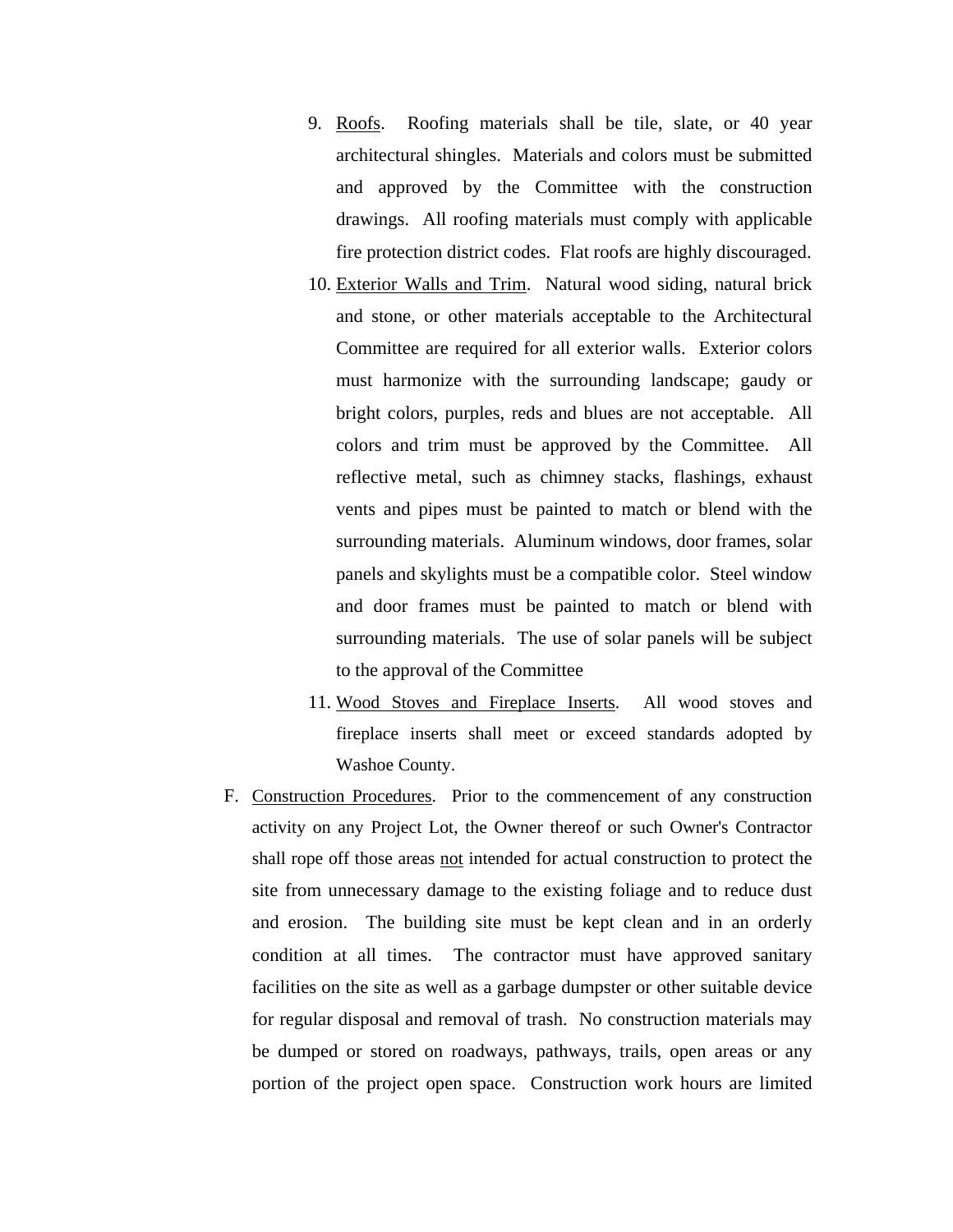and shall be from 7:00 a.m. to 6:00 p.m., Monday through Saturday. The Committee may require the contractor to submit an erosion protection plan to control the possible traveling of sedimentation to parks, greenbelts, streams, lakes or other open areas when in the sole opinion of the Committee it is deemed necessary. If requested by the Committee, this plan shall be submitted prior to any construction activity.

F. Application for Approval of Plans and Specifications. Any Owner of a Project Lot proposing to make any Improvements to a Project Lot or to perform any work that requires the prior approval of the Committee shall apply to the Committee for approval by notifying the Committee of the nature of the proposed work. Prior to the commencement of construction on a Project Lot, the Owner of the Project Lot shall submit to the Committee for its review and approval three copies of the official worksheet provided to the Association by the Committee and not less than three (3) sets of the following: (a) a plot plan of the Project Lot showing the location of all existing and proposed improvements, topographical map of the Project Lot showing contour intervals of at least two feet (2'), (c) floor plans, and front, rear and side elevation drawings, (d) plans and specifications showing the color and composition of all exterior materials to be used, (e) the Owner's proposed construction schedule, (f) grading plans showing any proposed removal from the Project Lot of rocks, trees, shrubs or other natural vegetation, and all proposed cuts and fills; (g) landscaping plans, and (h) any and all other information which the Architectural Committee shall reasonably require, including soils and engineering reports. All such plans and drawing shall be prepared by a licensed architect or licensed residential building designer, and shall be submitted in a form reasonably satisfactory to the Committee. The Committee may require that the application for approval in connection with any Improvements be accompanied by a reasonable fee to cover the cost of review by a licensed architect of the final plans and specifications of the Improvements to be constructed. The minimum fee for reviewing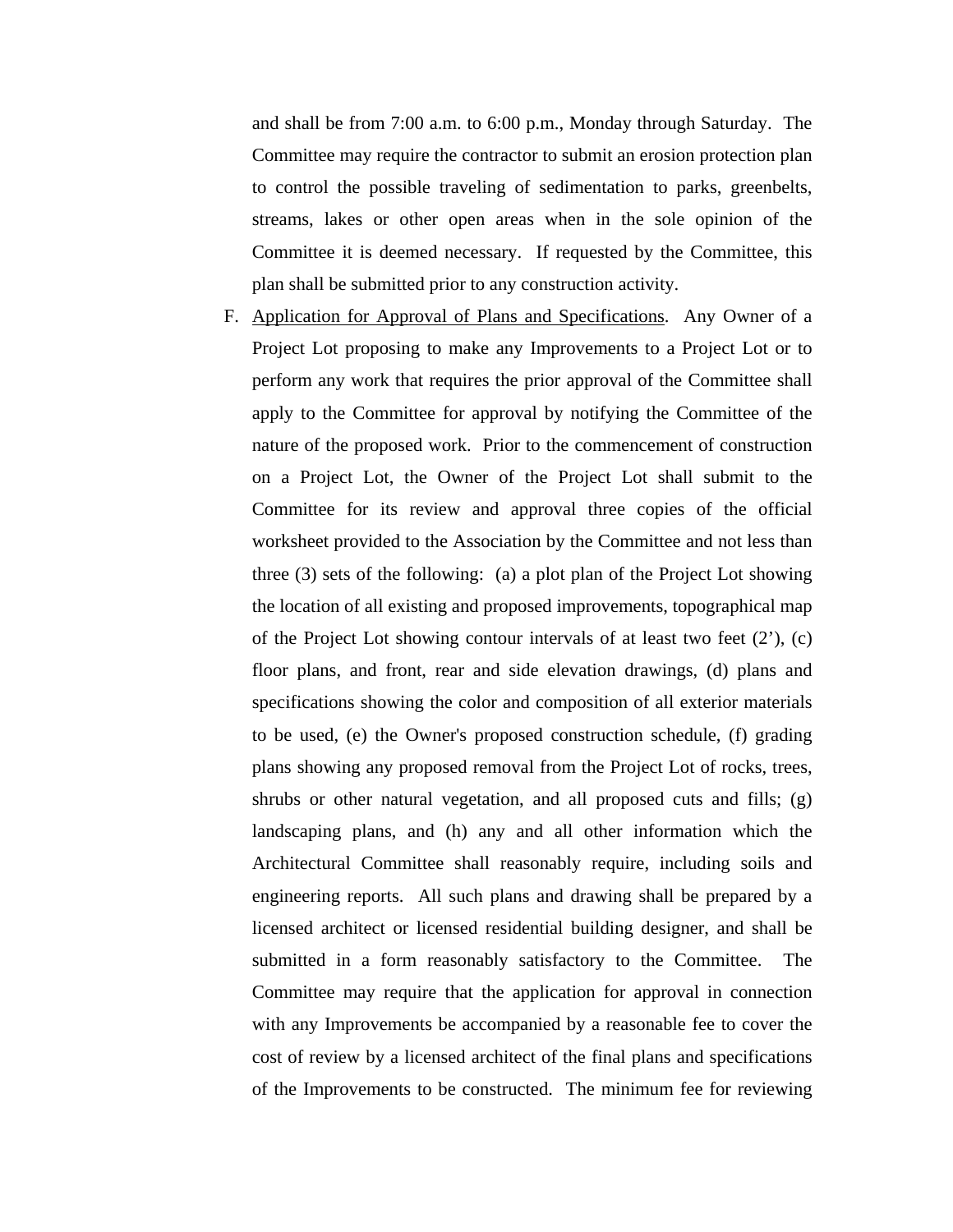plans and specifications for a new dwelling shall be Two Hundred and No/1OOths Dollars (\$200.00) and Fifty and No/1OOths Dollars (\$50.00) for reviewing plans and specifications in connection with remodeling. Such fees shall be payable at the time the plans and specifications are submitted to the Committee. No building permit shall be obtained by an Owner without obtaining the prior final approval of the Committee as described herein.

- G. Basis for Approval of Improvements. The Architectural Committee shall grant the required approval only if:
	- 1. The owner shall have strictly complied with the provisions of paragraph F., above; and
	- 2. The Committee finds that the plans and specifications conform to this Declaration and to the Committee Rules in effect at the time such plans were submitted to the Committee; and
	- 3. A majority of the members of the Committee in their sole discretion determine that the proposed Improvements would be compatible with the other property in the Project and the purposes of the Declaration as to the quality of workmanship and materials, as to harmony of external design with existing structures, and as to location with respect to topography and finished grade elevations.

Nothing in this Section shall be deemed to prohibit the Committee from granting reasonable variances from Committee regulations.

H. Basis for Disapproval of Improvements. The Committee may disapprove any application on aesthetic grounds, and more specifically: (a) because of the reasonable dissatisfaction of the Committee with the location of the structure having in mind the character of the neighborhood in which it is proposed to be erected, the materials of which it is to be built the harmony thereof with its surroundings, and the effect of the building or other structures as planned on the view from the adjacent or neighboring Project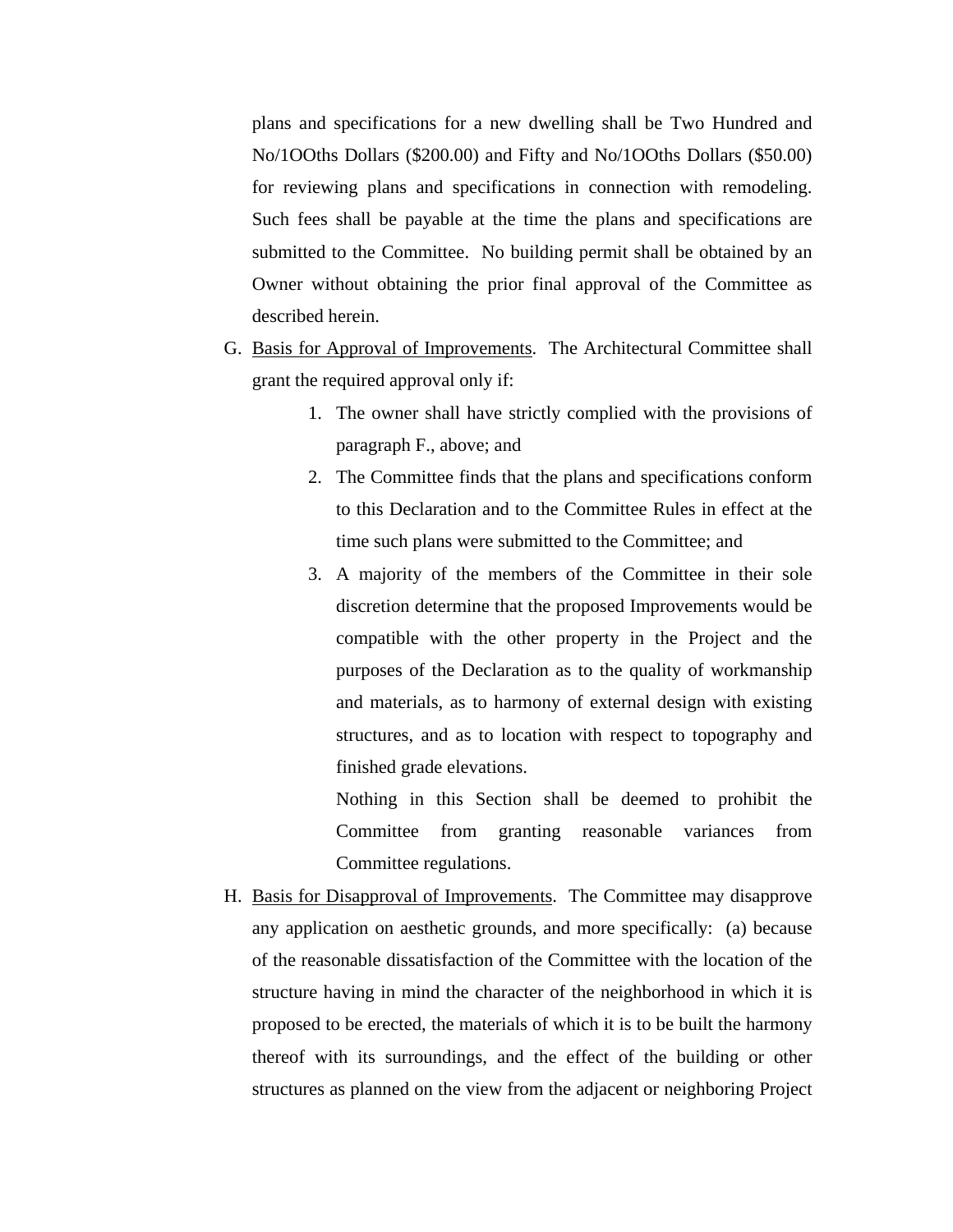Lots or the open space; or (b) because of noncompliance with any of the specific conditions and restrictions contained in this Declaration or with reasonable guidelines that the Committee may from time to time adopt.

- I. Form of Approval. All approvals or disapprovals given under paragraphs G. or H. shall be in writing; provided, however, any request for approval which has not been rejected within sixty (60) days from the date of submission thereof to the Committee shall be deemed approved. The approval may be conditioned upon the deposit by the Owner of a performance bond, cash deposit, or other undertaking to assure completion of the approved Improvement in accordance with the terms of the approval once construction thereof is commenced.
- J. Proceeding with Work. Upon receipt of approval from the Architectural Committee pursuant to paragraph I., above, the Owner shall, as soon as practicable, satisfy all conditions thereof and diligently proceed with the commencement and completion of all construction, reconstruction, refinishing, alterations, and excavations pursuant to the approval. Construction of the approved Improvements shall commence, in all cases, within one year from the date of such approval. If the Owner shall fail to comply with this Section, any approval given pursuant to paragraph I, above, shall be deemed revoked unless the Committee, upon written request of the Owner made prior to the expiration of the one-year period, extends the time for such commencement. No such extension shall be granted except upon a finding by the Committee that there has been no change in the circumstances upon which the original approval was granted.
- K. Failure to Complete Work. The Owner shall in any event complete the construction, reconstruction, refinishing, or alteration of any such Improvement (excepting the landscaping in connection with the initial construction of the residence on a Project Lot) within one year after commencing construction thereof, except and for so long as such completion is rendered impossible or would result in great hardship to the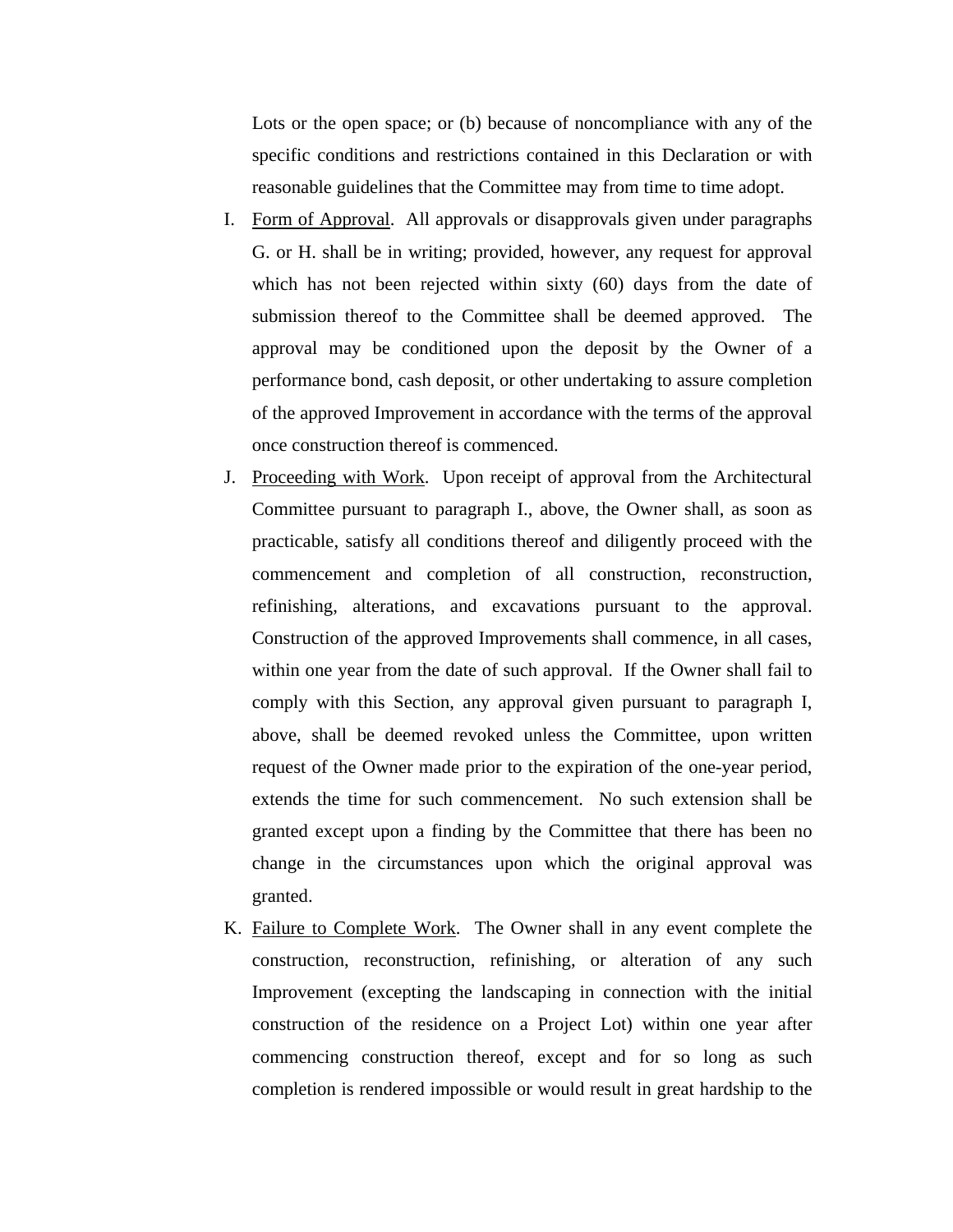owner due to strikes, fires, national emergencies, natural calamities, or other supervening forces beyond the control of the Owner or his agents. The landscaping (as approved by the Committee) shall be completed within one year after the issuance of a certificate of occupancy for the initial completed residence. Landscaping which is required after the remodeling of any residence on a Project Lot shall be completed within the time period prescribed by the Committee. If the Owner fails to comply with this paragraph, the Committee shall notify the Board of such failure; and the Board may proceed in accordance with the provisions of paragraph L., as though the failure to complete the Improvement were a noncompliance with approved plans, or if a bond, deposit, or undertaking was given, may pursue its rights hereunder.

- L. Inspection of Work and Noncompliance. Inspection of work and correction of defects therein shall proceed as follows:
	- 1. Upon the completion of any construction or refinishing of any Improvements for which approval of the Committee is required or was obtained, and after all construction debris and materials have been removed from the site, the Owner shall give written notice thereof to the Committee.
	- 2. Within sixty (60) days thereafter, the Committee, or its duly authorized representative, may (but shall not be obligated to) inspect such Improvement to determine whether it was competed according to the approved plans. If the Committee finds that such construction or refinishing was not done in substantial compliance with the approved plans, it shall notify the Owner in writing of such noncompliance within such 60 day period, specifying particulars of noncompliance, and shall require the Owner to remedy such noncompliance.
	- 3. If upon the expiration of sixty (60) days from the date of such notification, the Owner shall have failed to remedy such noncompliance, the Committee shall notify the Board in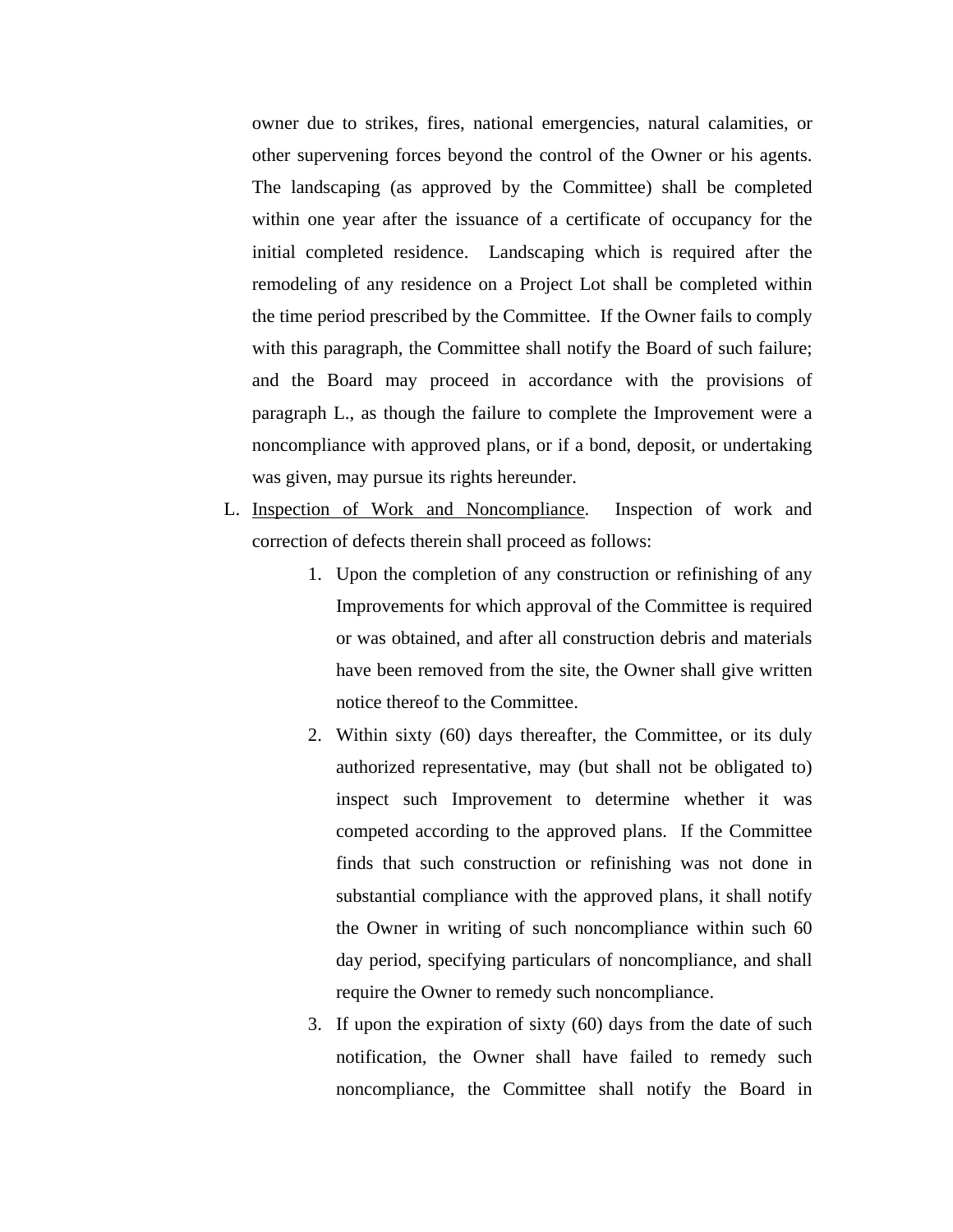writing of such failure. The Board shall then set a date on which a hearing before the Board shall be held regarding the alleged noncompliance. The hearing date shall be not more than thirty (30) days nor less than fifteen (15) days after notice of the noncompliance is given to the Board by the Committee. Notice of the hearing date shall be given at least ten (10) days in advance thereof by the Board to the Owner, the Committee, and, in the discretion of the Board, to any other interested party.

- 4. At the hearing, the Owner, the Committee, and, in the Board's discretion, any other interested person, may present information relevant to the question of the alleged noncompliance. After considering all such information, the Board shall determine whether there is a noncompliance and, if so, the nature thereof and the estimated cost of correcting or removing the same. If a noncompliance exists, the Board shall require the Owner to remedy or remove the same within a period of not more than forty-five (45) days from the date of the Board's ruling. If the Owner does not comply with the Board's ruling within such period or within any extension of such period that the Board, in its discretion, may grant, then the Board, at its option, may remove the noncomplying Improvement or remedy the noncompliance. Thereafter, the Owner shall reimburse the Association for all expenses incurred in connection therewith upon demand. If such expenses are not promptly repaid by the Owner to the Association, the Board shall levy a special reimbursement assessment against such Owner pursuant to paragraph VI, C., hereof.
- 5. If for any reason the Committee fails to notify the Owner of any noncompliance within ninety (90) days after receipt of the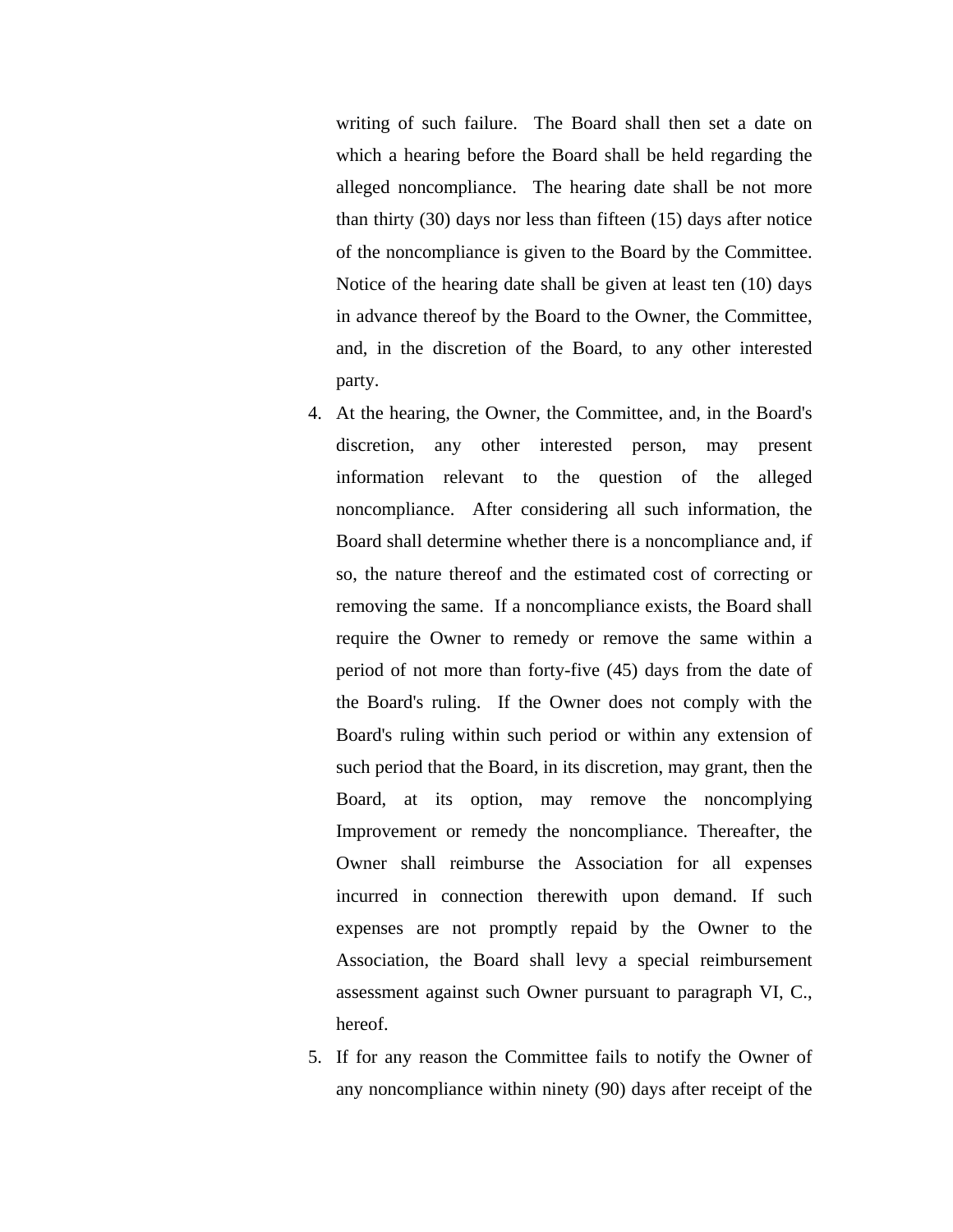notice of completion from the Owner, then the Improvement shall be deemed to be constructed in accordance with the approved plans.

M. Non-Compliance with Article III. In addition to the procedures set forth in paragraph L., above, if any Owner constructs or causes to be constructed an Improvement on any Project Lot without the approval of the Committee as set forth in this Article, then the Committee may notify in writing such Owner of such noncompliance and demand the Owner to remove such Improvement within ten (10) days. If the Owner fails to comply with the demand of the Committee, then the Board shall hold a hearing upon notice to the Owner of at least five (5) days. At the hearing, the Owner, Committee, and, in the Board's discretion, any other interested person may present information relevant to the question of the Owner's noncompliance with the procedures set forth in this Article or the noncompliance of the Improvement. After considering all such information, the Board shall determine whether the Owner failed to comply with the procedures set forth in this Article and whether the Improvement is in noncompliance with the Architectural Rules. If the Board finds that the Owner failed to comply, the Board may require the Owner to remove the Improvement. If the Board finds that the Improvement is in noncompliance, then the Board may require the Owner to remedy or remove the Improvement within a period of not less than fifteen (15) days of the Board's ruling. If the Owner does not comply with the Board ruling within such period or within any extension of such period as the Board, in its discretion, may grant, then the Board, at its option, may remove the noncomplying Improvement or remedy the noncompliance. Thereafter, the Owner shall reimburse the Association for all expenses incurred in connection therewith upon demand. If such expenses are not promptly repaid by the Owner to the Association, the Board shall levy a special reimbursement assessment against such Owner pursuant to paragraph VI, C. hereof.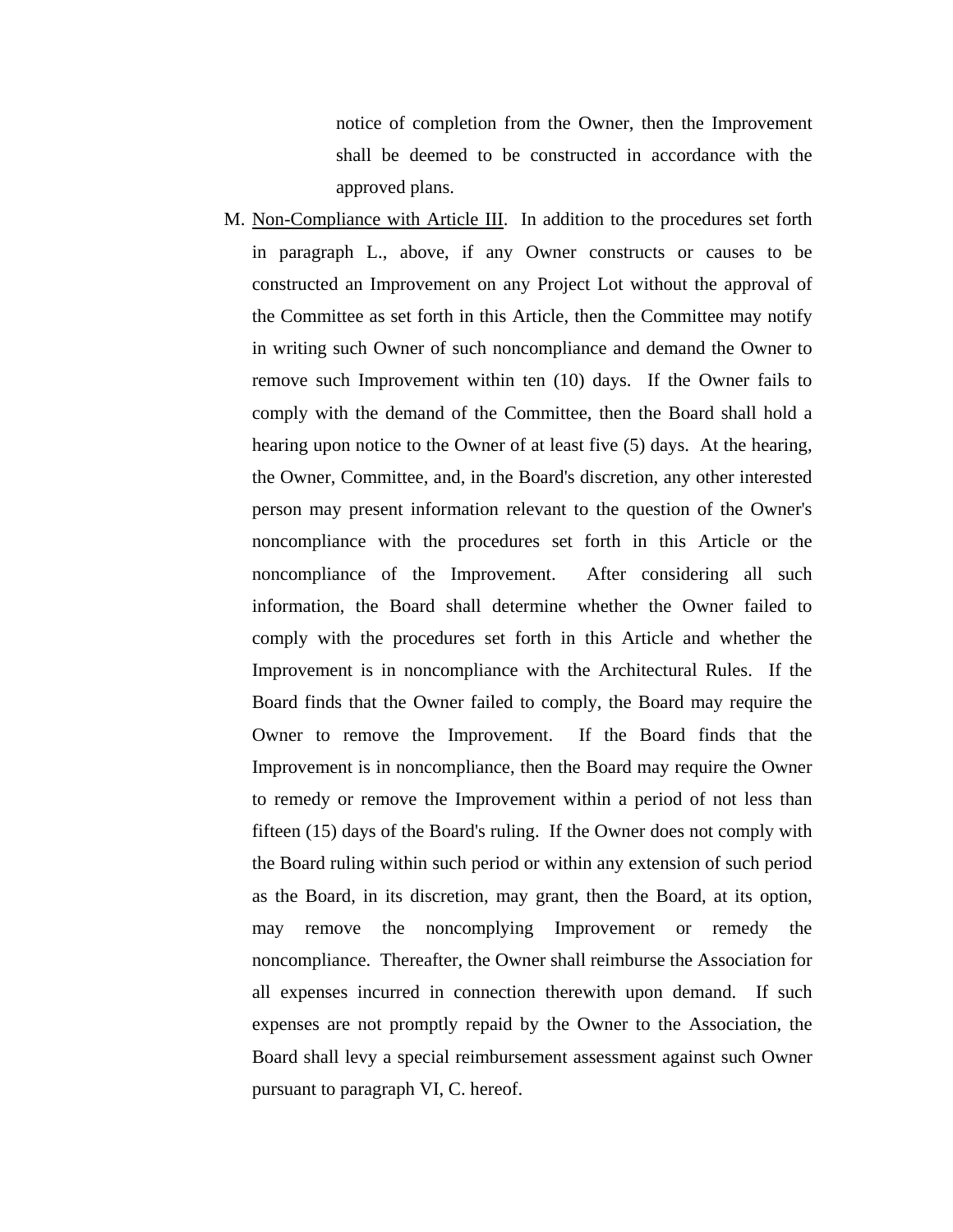- N. Waiver. The Approval by the Committee of any plans, drawings, or specifications for any work done or proposed or for any other matter requiring the approval of the Committee under the Declaration or Supplemental Declaration shall not be deemed to constitute a waiver of any right to withhold approval of any similar plan, drawing, specification, or matter subsequently submitted for approval.
- O. Estoppel Certificates. Within thirty (30) days after written demand is delivered to the Committee by any Owner, and upon payment to the Association of a reasonable fee (as fixed from time to time by the Association), the Committee shall record an estoppel certificate executed by any two of its members or alternates certifying with respect to such Owner's Project Lot that as of the date thereof either: (a) All Improvements made and other work done upon or within the Project Lot comply with the Declaration or, (b) such Improvements or work do not so comply, in which event the certificate shall also identify the noncomplying Improvements or work and set forth with particularity the basis of such noncompliance. Any purchaser from the Owner or from anyone deriving any interest in the Project Lot through such Owner shall be entitled to rely on the certificate with respect to the matters therein set forth; and such matters shall be conclusive as between the Association, Declarant, any Successor Declarant, and all Owners and such persons deriving any interest through them.
- P. Liability. Provided that the Committee or a particular member of the Committee has acted in good faith on the basis of the information as may be possessed by the Committee or the member, as the case may be, then neither the Committee nor any member thereof shall be liable to the Association, to any Owner, or any other person for any damage, loss, or prejudice suffered or claimed on account of: (a) the approval or disapproval of any plans, drawings, and specifications, whether or not defective, with respect to the construction or performance of any work, whether or not such performance complied with approved plans, drawings,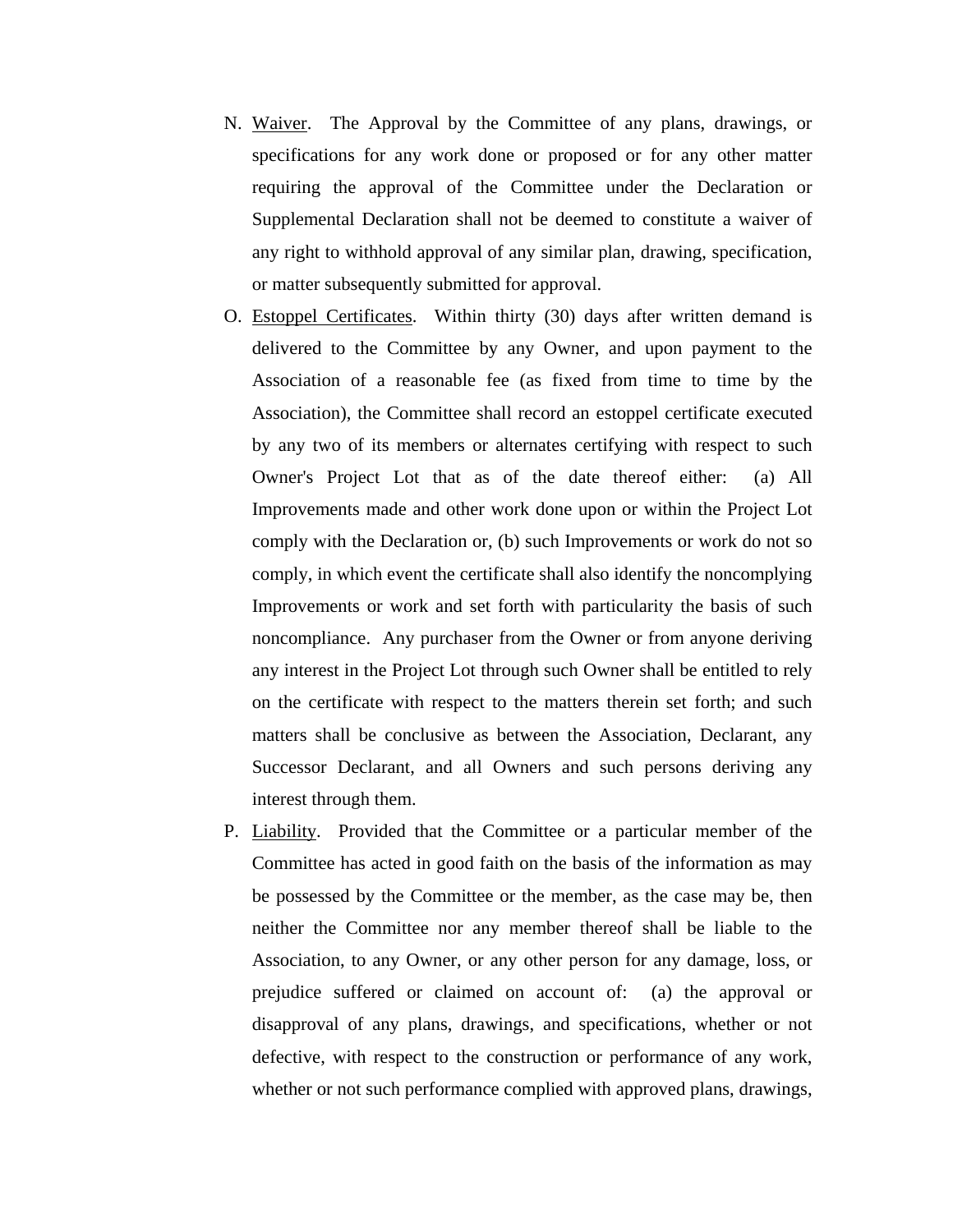and specifications; (c) the development of any property subject to this Declaration; or, (d) the execution and filing of an estoppel certificate pursuant to paragraph 0, above, and whether or not the facts therein are correct. Without limiting the generality of the foregoing, the Architectural Committee and any member thereof may, but is not required to, consult with or hear the views of the Association or any Owner with respect to any plans, drawings, specifications, or any other proposal submitted to the Committee.

# V. **THE FAIRWAYS AT FIELDCREEK RANCH ASSOCIATION, A NONPROFIT CORPORATION.**

- A. General. The Fairways at Fieldcreek Ranch Association shall be a Nevada nonprofit corporation organized by Declarant promptly on recording a subdivision map covering the Exhibit "A" land to maintain and operate the common areas and roadways of the development and improvements located thereon and effect the maintenance obligations set forth herein. The Association shall have such powers in the furtherance of its purposes as are set forth in its Articles and By-Laws.
- B. Control of Association by Declarant. Initially, Declarant shall have sole control of the Association. During such period of control, Declarant, or persons designated by him, may appoint and remove the officers of the Association and members of the executive board. Declarant's control of the Association shall terminate on the earlier of:
	- 1. Sixty days after the conveyance of 75 percent of the Lots that may be created to owners other than Declarant;
	- 2. Five years after Declarant has ceased to offer Lots for sale in the ordinary course of business; or
	- 3. Five years after any right to add additional lots by annexation was last exercised.

Provided, that not later than 60 days after conveyance of 25 percent of the Lots that may be created to owners other than Declarant, at least one member and not less than 25 percent of the members of the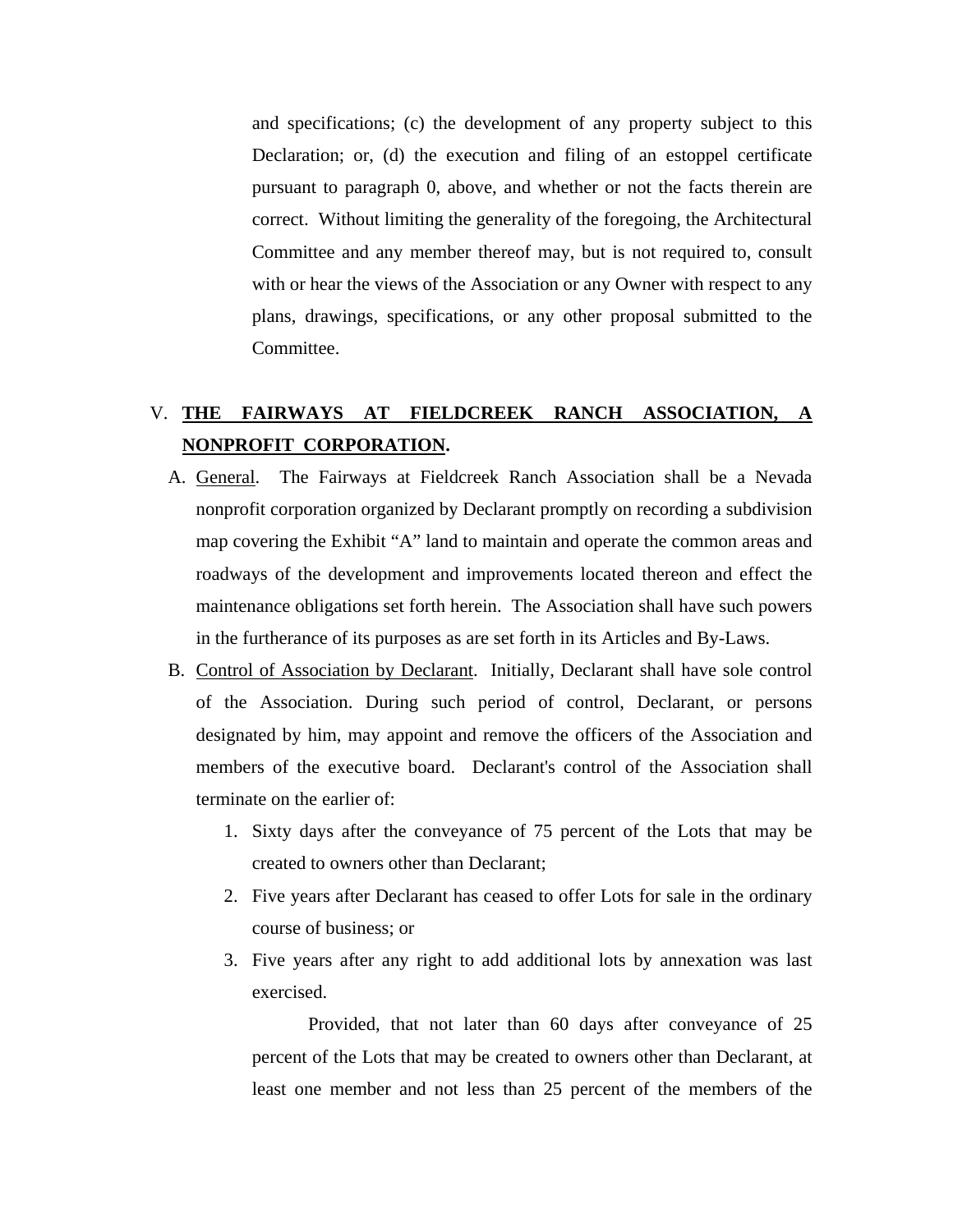executive board must be elected by Lot owners other than Declarant, and not later than 60 days after conveyance of 50 percent of the units that may be created to Lot owners other than Declarant, not less than 33 1/3 percent of the members of the executive board must be elected by Lot owners other than Declarant.

Declarant may voluntarily surrender the right to appoint and remove officers and members of the executive board before termination of the period set forth above, but in that event, may require for the duration of the Declarant's control that specified actions of the Association, as described in a recorded instrument executed by the Declarant, be approved by the Declarant before they become effective.

In the event Declarant ceases to be a legal entity in good standing prior to the time control of the Association is to pass to the individual lot owners as if this paragraph V.B. did not exist. From and after said initial period, all owners of lots within the development shall exercise full membership rights with respect to said Association; assessments may be levied as herein provided against lot owners (including Declarant to the extent the Declarant is the owner of a recorded lot or lots) during said initial period.

- C. Membership. Membership in the Association is limited to owners of lots as shown on recorded plats, and is automatic with and appurtenant to such ownership provided, however, that no membership shall be transferred on the books of the Association until all prior charges and assessments against said membership shall have been paid in full. No other persons may become members. There is only one class of memberships.
- D. Membership Rights, Privileges and Obligations. The rights and duties, privileges and obligations appertaining to memberships in the Association, including voting rights and assessment obligations, and penalties for failure to comply with the Association's rules and regulations are as set forth in its Articles and By-Laws. In the event a corporation, partnership or association shall designate, by corporate resolution certified by the secretary or by written consent of all partners or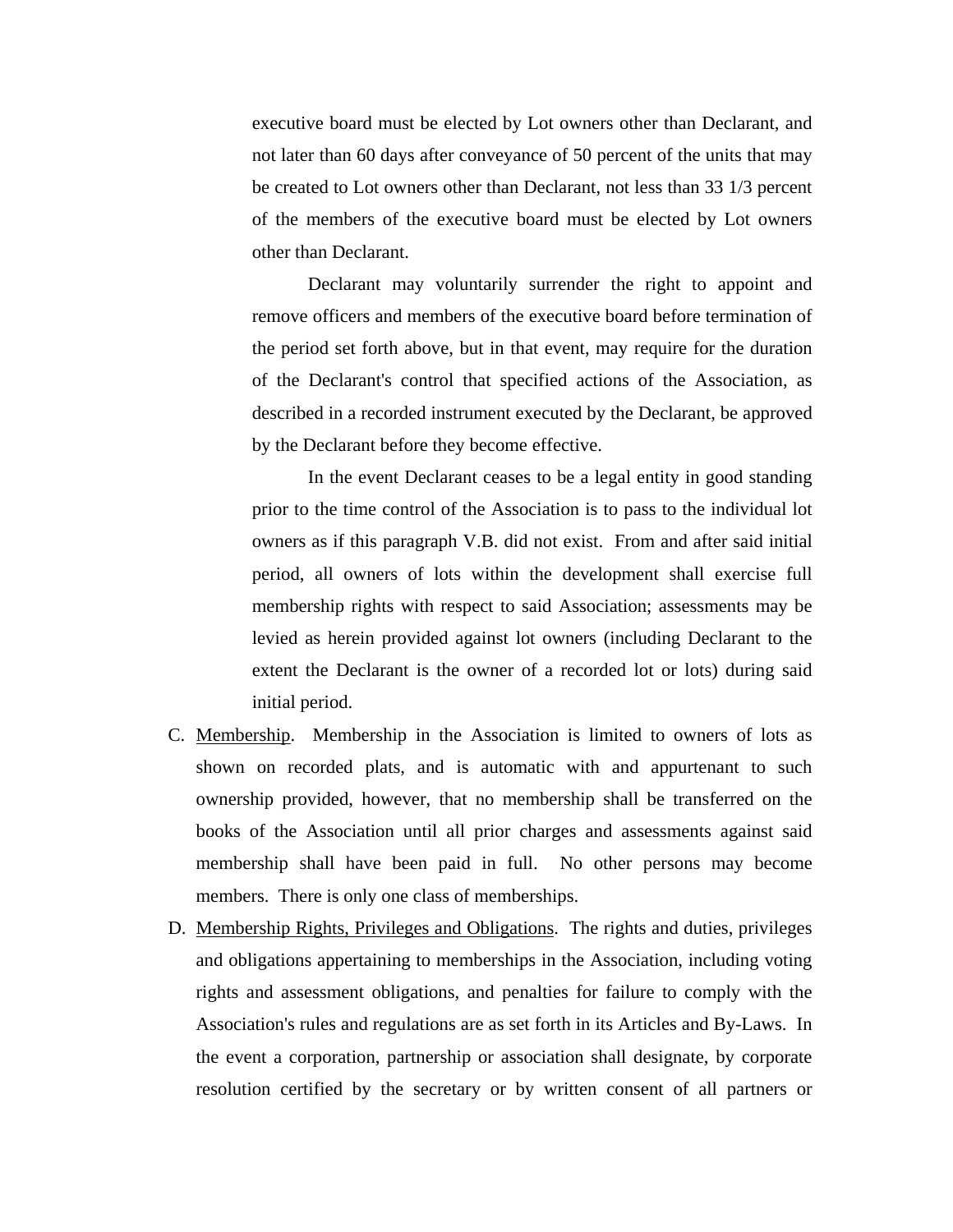members delivered in each case to the Association, the name of the person who, together with his family, shall have the right to utilize the facilities of the Association.

E. General Duties of Association. The Association shall have the duty of enforcing the provisions of this Declaration, including the duty to commence and maintain an action to enjoin any breach or threatened breach of the provisions hereof. In addition to such enforcement remedies as may be contained in the articles and By-Laws of the Association, failure of any member to comply with the rules and regulations of the association shall be deemed to be a violation of this declaration and enforceable by the Association as other violations of this Declaration. The Association shall from and after the date of receipt of title be expressly required to maintain and repair and otherwise to manage to high standards all common areas owned or controlled by the Association, including all ponds within the development and all facilities thereof owned by the Association and all improvements located on any of the foregoing.

The Association may purchase any and all equipment, materials and supplies necessary to undertake its duties imposed by these Declarations of Protective Covenants or its Articles and By-Laws, or the Association may contract with others to undertake and complete all maintenance duties. The Association may construct such maintenance facilities on the common area as may be necessary or convenient for the Association to carry out its duties hereunder, provided the Committee shall approve the plans therefor. Declarant may sell any equipment, materials and supplies to the Association, and the Association may purchase any of such equipment, materials and supplies provided the purchase price shall be the fair market value thereof.

The Association shall have the power to adopt and enforce rules and regulations consistent with this Declaration governing the use of all common areas. All owners and their guests shall abide by such rules The Association shall have the duty to obtain and maintain in force, the insurance described below in Part IX and to deal with the insurer or its agent with respect to all claims arising thereunder.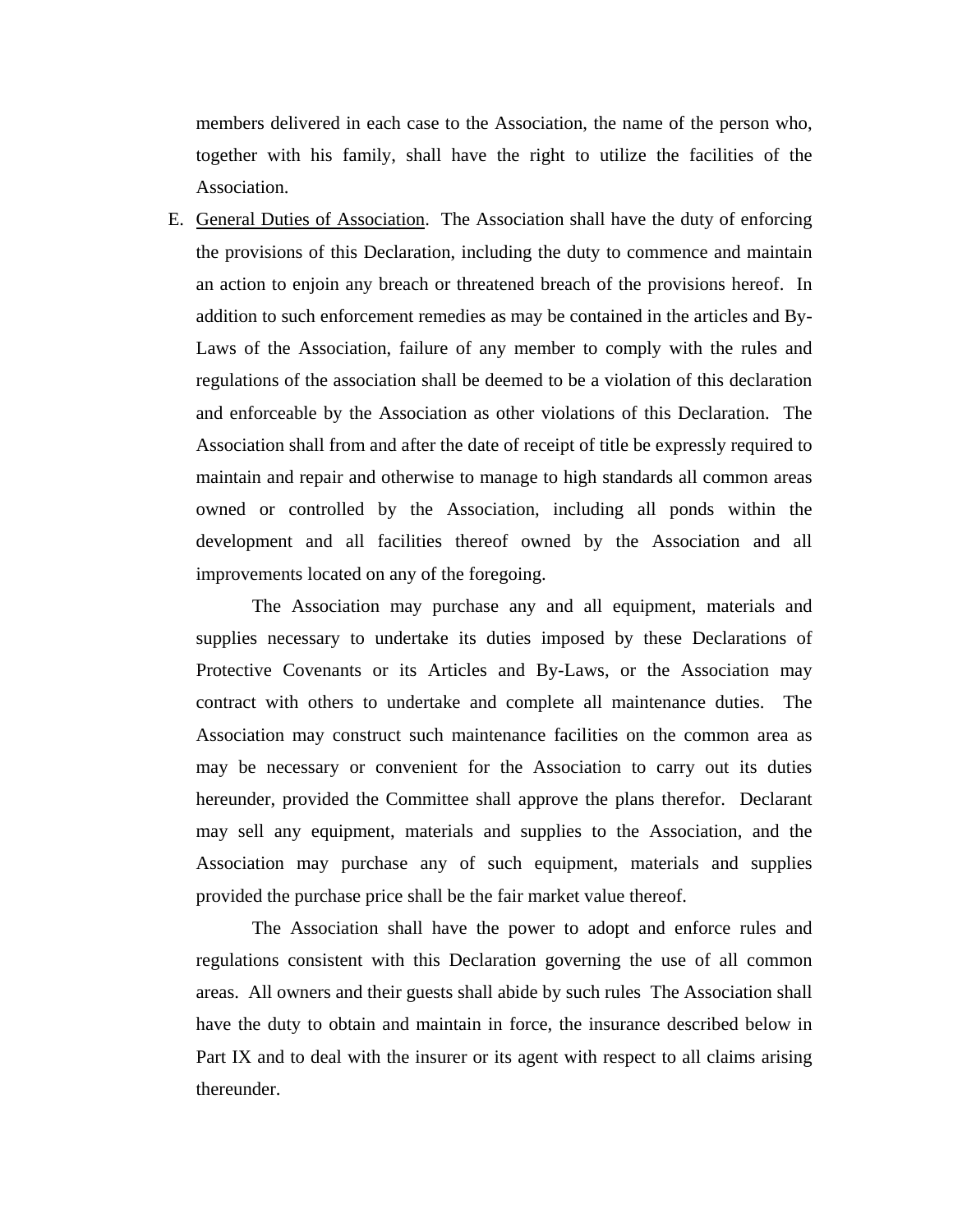#### **VI. ASSESSMENTS**

- A. General. Pursuant to the powers granted to it in its Articles and By-Laws, the Association is hereby expressly authorized and empowered to levy annual and special assessments against all lots in the development, including those of Declarant. Such assessments shall be uniform as to all lots affected.
- B. Annual Assessments. Each year, the Board shall consider the current and future needs of the Association (excluding expenditures for which special assessments may be levied), and in light of those needs shall fix by resolution the amount of annual assessment, including an adequate reserve, funded on a reasonable basis, for the repair, replacement and restoration of the major components of the common elements, to be levied against each lot in the development, which amount shall be a debt of the owner thereof at the time such charge is made.
- C. Special Assessments. Special assessments may be made by the Board upon an affirmative vote of a majority of the memberships representing lots so assessed, upon a determination by the Board that such assessment is necessary for capital improvements of Association property or for purposes related to the health, safety and/or welfare of such lot owners or for the acquisition of additional Association property or for the benefit of Association members. No such special assessment shall be levied without benefit of a hearing for which at least twenty (20) days' written notice shall be given to all affected lot owners. Special assessments may be made by the Board against any lot without notice or hearing to secure the liability of the owner thereof to the Association arising out of any breach of the provisions of this Declaration by such owner, which breach shall require the Association to expend funds by virtue thereof.
- D. Notice. The secretary shall mail to each owner whose lot is assessed, at such owner's address within the development, written notice of each annual or special assessment and the time and manner for payment thereof at least two (2) weeks prior to the time such assessment is due and payable to the Association.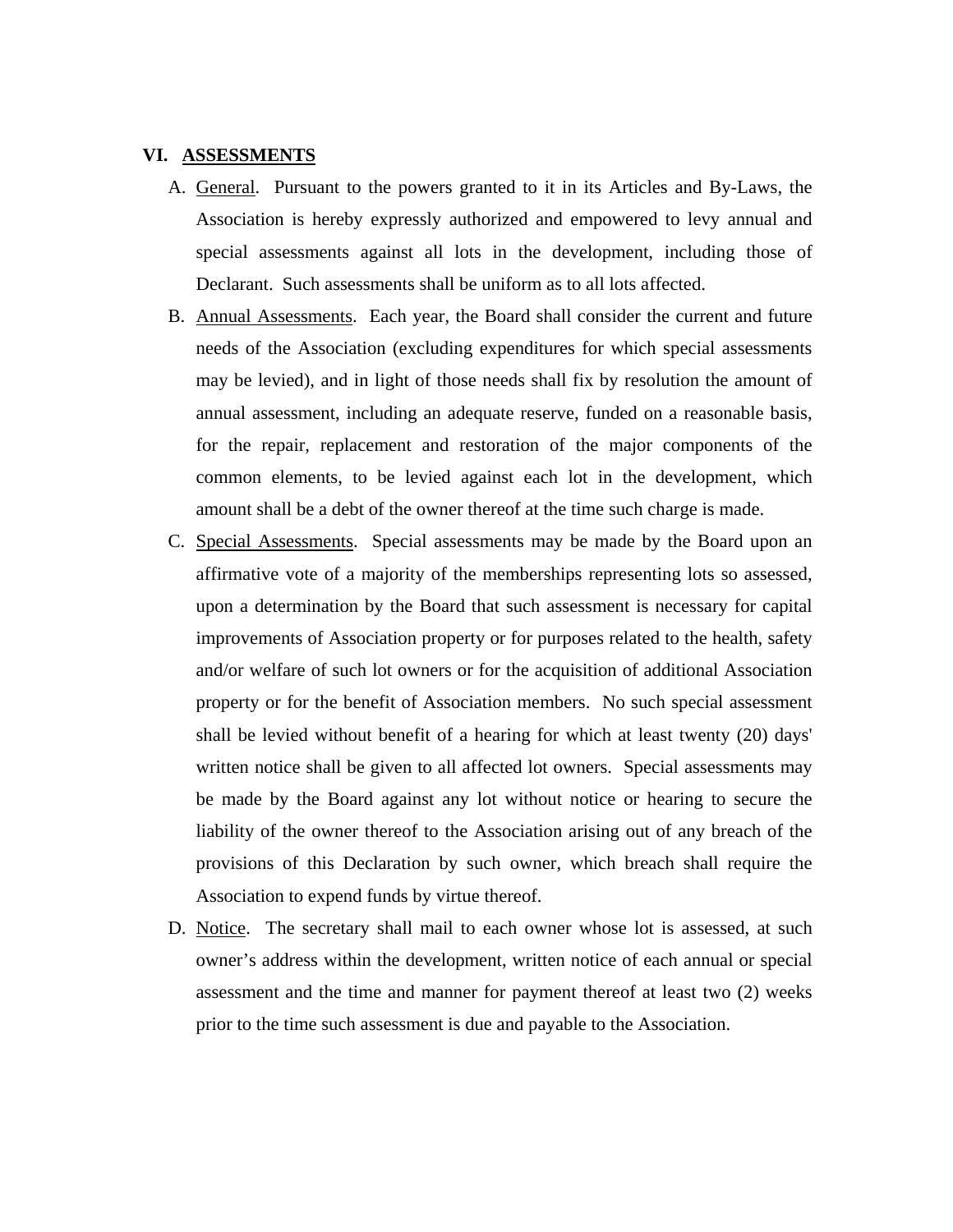- E. New Units. The lots in new units shall be subject to pay the next installment of the previously established annual or special assessment, due after first sale of the lot by Declarant.
- F. Collection and Lien. Annual assessments shall be paid either annually in January, or quarterly in January, April, July and October on the first day of each of said months or monthly on the first day of each month or yearly on the 1st day of April as determined by the Board. The amount of any special assessment levied by the Association shall be paid to it on or before the date fixed by resolution of the Board. If any assessment payment is not paid on the date required, with ten (10) days grace, the entire amount of such assessment, including any deferred portion of any annual or special assessment, plus any other charges thereon, including interest at twelve percent (12%) per annum from date of delinquency and costs of collection, including attorney's fees, if any, shall constitute and become a lien on the lot so assessed when the Board causes to be recorded in the Office of the Washoe County, Nevada Recorder a notice of delinquent assessment, which shall state the amount of such assessment, interest, costs, fees and any other charges, a description of the lot which has been assessed, and the name of the record owner of the property. (See NRS 116.3116, et. seq.) Upon payment of said assessment and charges, or other satisfaction thereof, the Board shall within a reasonable time cause to be recorded a further notice stating the satisfaction and the release of said lien.
- G. Priority of Lien. Conveyance of any lot shall not affect any lien for assessments provided herein. Such lien shall be prior to all other liens and property taxes recorded subsequent to said notice of assessment.
- H. Enforcement. The lien provided for herein may be enforced by sale of the property which is subject to a notice of delinquent assessment, such sale to be made by the Association or any of its authorized officers or attorneys in accordance with NRS 116.31162, et. seq., or in any other manner provided by law. In addition to the above-enumerated items constituting the lien, the Association may also realize from the sale the costs of such sale together with a reasonable attorney's fee. The Association may be a bidder at the sale.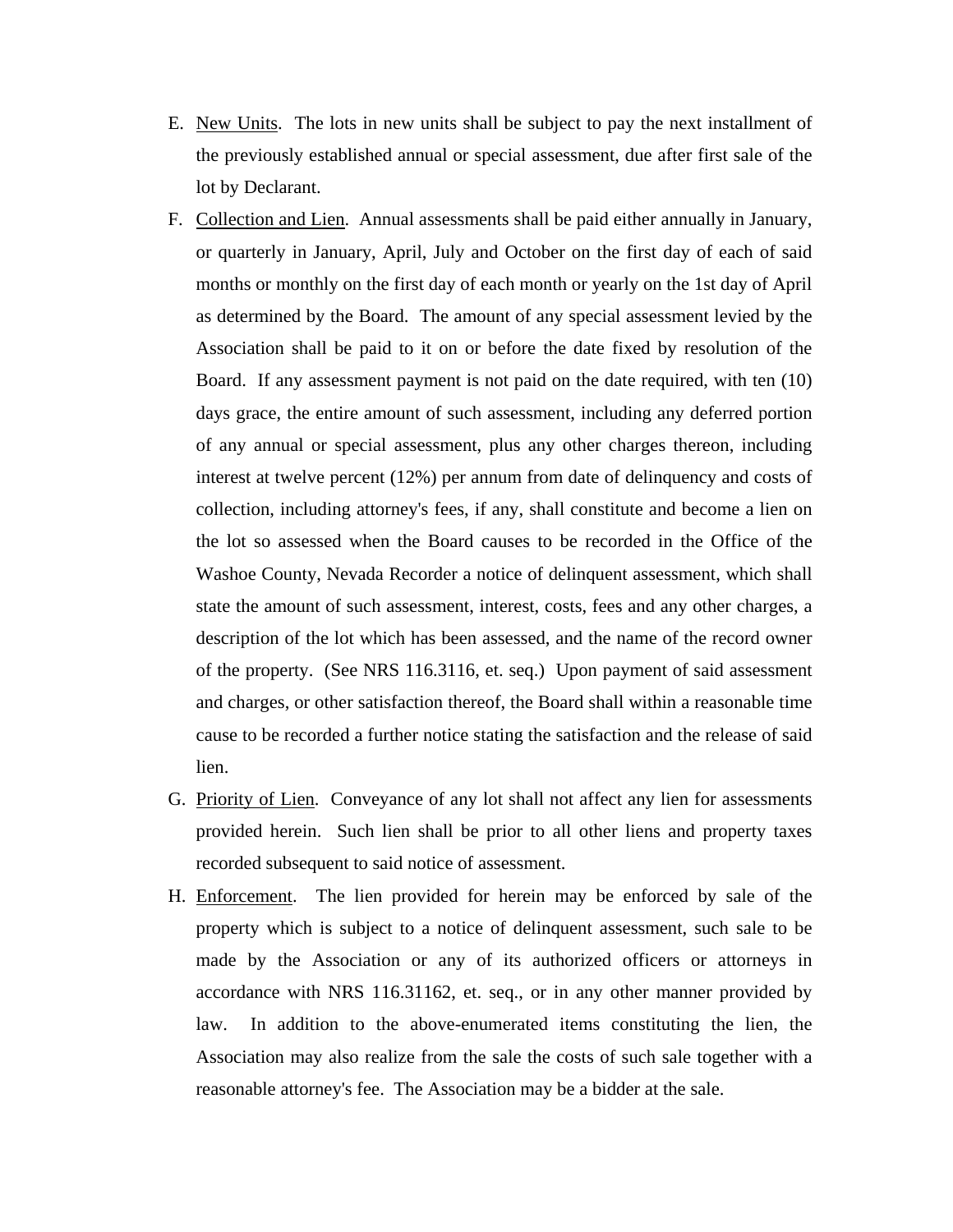- I. Proof of Payment. Upon request, the Association shall furnish a statement certifying that all assessments then due have been paid or indicating the amount then due.
- J. Suspension. The Association shall not be required to transfer memberships on its books or to allow the exercise of any rights or privileges of membership, including voting rights, on account thereof to any owner or to any person claiming under them unless or until all assessments and charges to which they are subject have been brought current.
- K. Fiscal Year. The Board may adopt a fiscal year other than the calendar year.
- L. Assessment for Fieldcreek Ranch Homeowner 's Association. The Project is a part of that designated as the tentative map for the Fieldcreek Ranch Subdivision. Each Lot shall, in addition to the assessments provided for in this section, pay a proportionate share of the operating expenses of the Fieldcreek Ranch Subdivision as assessed by the Fieldcreek Ranch Homeowner's Association.

## VII. **INSURANCE**.

- A. Types of Insurance. The Association shall purchase, carry and at all times maintain in force, insurance covering all the private common areas and other Association property for the interests of the Association in such amounts and with such endorsements and coverage as shall be considered good, sound insurance coverage for properties similar in construction, location and use in the development. Such insurance shall include, but not be limited, to the following:
	- 1. Casualty Insurance. The Association shall obtain insurance against loss or damage by fire and other hazards in an amount equal to the full replacement value (that is, 100% of current "replacement cost" exclusive of land, foundation, excavation and other items normally excluded from coverage) of all improvements in the common area, and other Association property. Such insurance shall include fire and extended coverage, vandalism and malicious mischief, and such other risks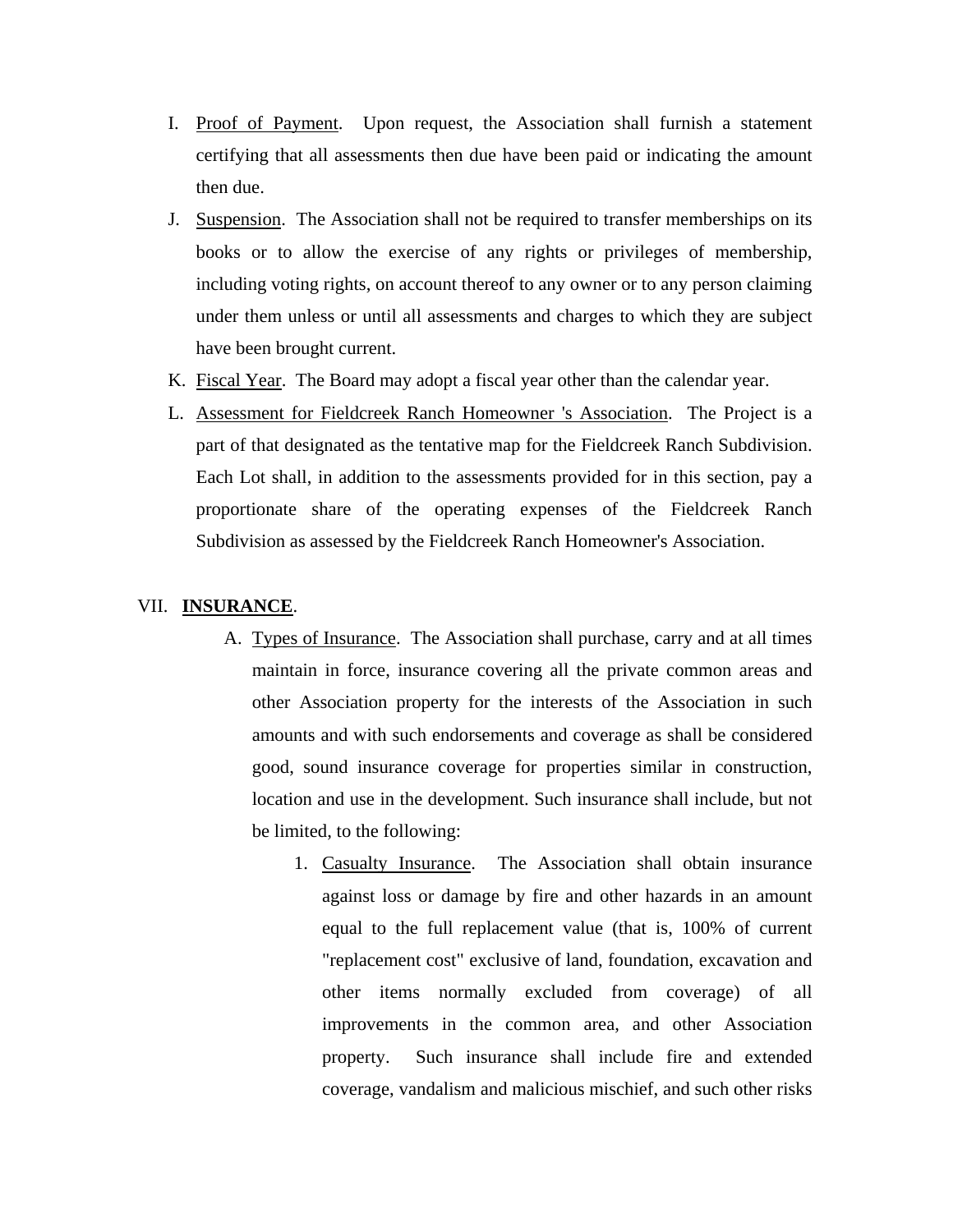and hazards against which the Association shall deem it appropriate to provide insurance protection. The Association may comply with the above requirements by the purchase of blanket coverage and may elect such "deductible" provisions as in the Association's opinion are consistent with good business practice. Such casualty insurance shall be carried in a form or forms naming the Association as the insured. Such insurance proceeds shall be used in accordance with the provisions of this Declaration.

- 2. Public Liability and Property Damage Insurance. The Association shall purchase broad form comprehensive liability coverage covering the Association's activities in such amounts and in such forms as it deems advisable to provide adequate protection. Coverage shall include, without limitation, liability for personal injuries, operation of automobiles on behalf of the Association, and activities in connection with the ownership, operation, maintenance, and other use of the Exhibit "A" property and additions to the development as revealed by supplemental declarations filed from time to time. The liability insurance shall name, as separately protected insureds, Declarant, Declarant's project manager, the Association, the Board, and their representatives, members, and employees, with respect to any liability arising out of the maintenance or use of any Association property. The Association is not obligated to purchase any liability insurance for owners of dwelling units.
- 3. Other Insurance. The Association shall obtain such other insurance as may be required by law, including worker's compensation insurance, if applicable, and may obtain insurance against such other risks, as it shall deem appropriate.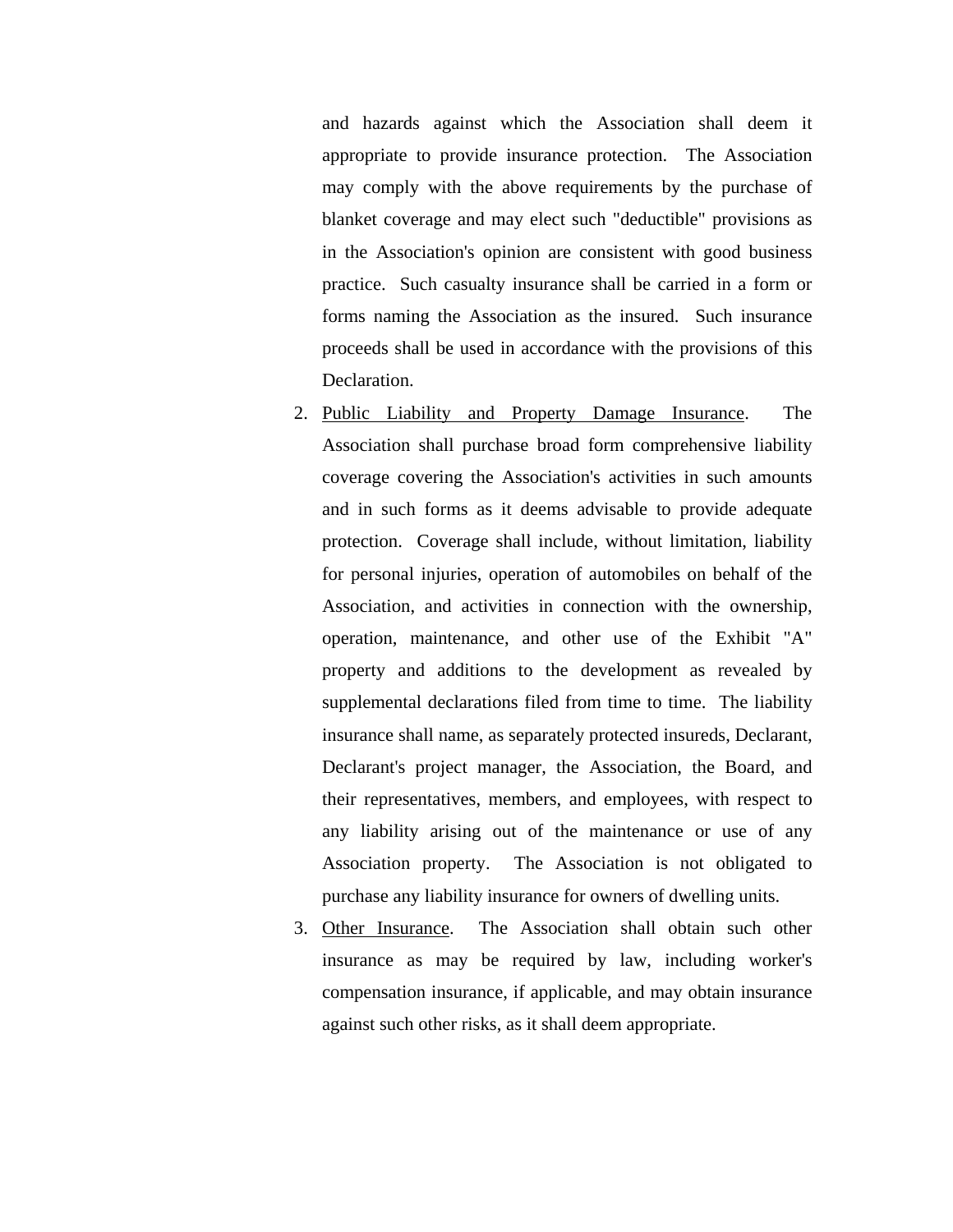- B. Payment of Premium. The insurance premiums for the insurance policies which the Association is required to obtain and maintain shall be part of the expenses for which the general assessment is made as provided above.
- C. Adjustment of Losses. The Board is granted full right and authority to compromise and settle any claim or enforce any claim by legal action or otherwise and to execute releases in favor of any insurer.
- E. Owner's Insurance Responsibilities. Each owner shall be responsible for obtaining the following insurance for such owner's dwelling unit:
	- 1. Casualty insurance with respect to such owner 's furnishings and other personal property located on such owner 's lot;
	- 2. Public liability insurance for occurrences within the owner's lot and for such owner's activities within the common area;
	- 3. Insurance coverage against loss from theft of owner's items of personal property or fixtures located within the Development.
- VIII. **EASEMENTS**. The recording information for easements and licenses appurtenant to the Development is set forth in attached Exhibit "A." All lands within the Development are subject to the easements shown on the maps of the Development recorded from time to time with the Washoe County Recorder. Said easements constitute irrevocable licenses over each lot or parcel and the common areas and right of ingress and egress to the extent reasonably necessary to exercise such easements and are reserved to the Declarant and its licensees and where applicable, for the benefit of the Association, the Declarant, its successors and assigns. Declarant reserves to itself and its licensees the right to extend any and all utility lines (water, sewer, electrical, etc.), roads and other improvements. necessary to complete the entire development as may be necessary to the project as a whole, except that the roads shall not be extended beyond the Development, except for fire and emergency roads as required by the County of Washoe, or any other governmental unit. Declarant reserves the right to use easements through the common elements for the purpose of making improvements within the Development or within real estate which may be added to the Development.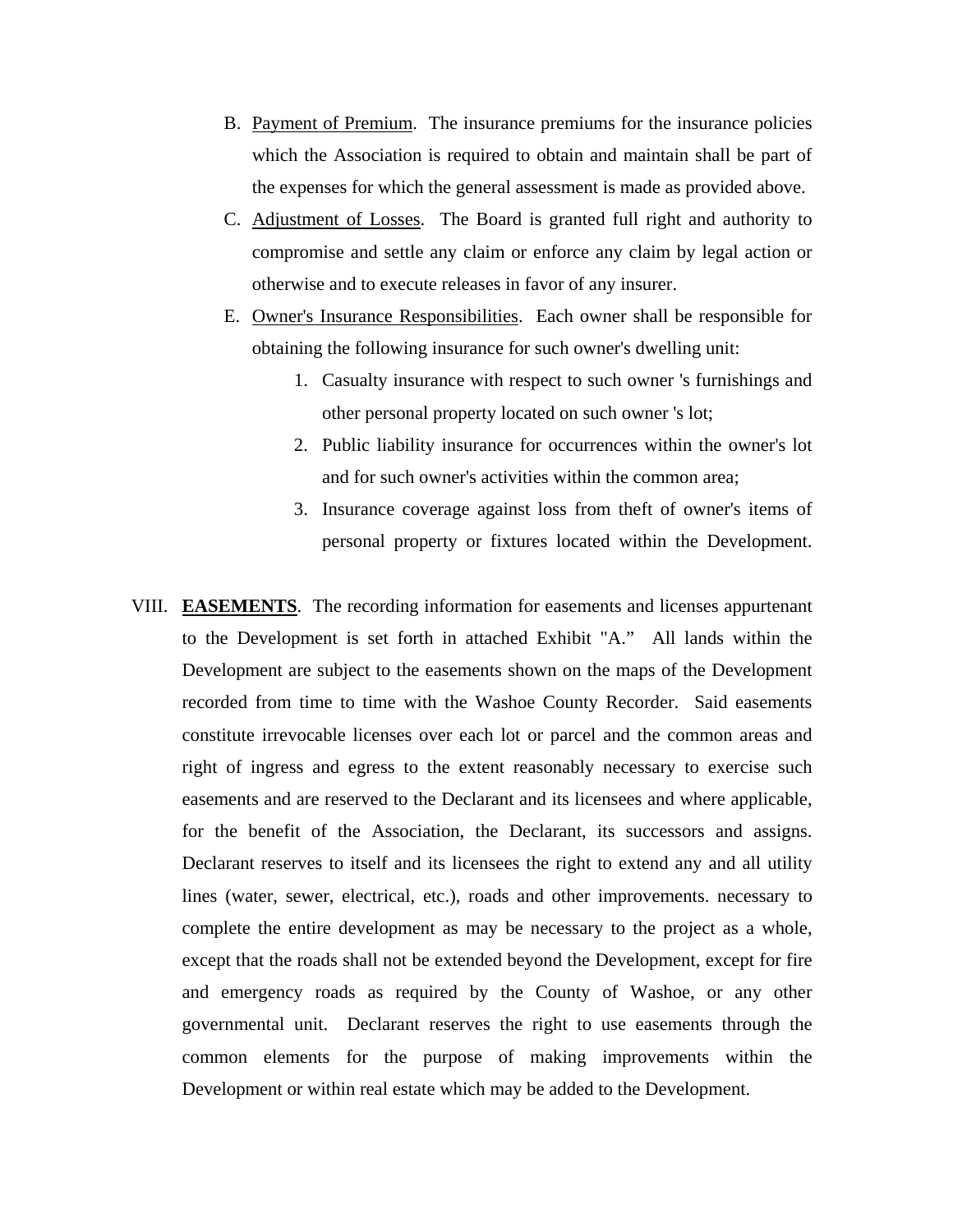IX. **DECLARANT'S SIGNS AND SALES OFFICE**. Declarant reserves the right to maintain sales offices, management offices, signs advertising the development, and models.

## X. **REMEDIES**.

- A. Enforcement. Subject to the procedures for mediation or arbitration of certain claims, which are set forth in NRS 38.300, et. seq., or any successor statutes, and which are incorporated by this reference, Declarant and each person to whose benefit this Declaration inures, including the Association, may proceed at law or in equity to prevent the occurrence, continuation or violation of any provision of this Declaration. The court in such action (or the arbitrator of any matter submitted to arbitration) may award the successful party reasonable expenses in prosecuting such action or arbitration proceeding, including attorneys' fees. If funds are required to commence an action, or an arbitration or mediation, a special assessment may be imposed on the lots affected to cover such costs.
- B. Suspension of Privileges. The Board may, anything herein to the contrary notwithstanding, suspend all voting rights and all rights to use the Association's common areas of any owner for any period during which any Association assessment against such owner's property remains unpaid, or during the period of any continuing violation of the provisions of this Declaration by such owner after the existence thereof has been declared by the Board, including a violation by virtue of the failure of a member to comply with the rules and regulations of the Association.
- C. Cumulative Rights. Remedies specified herein are cumulative and any specifications of them shall not be taken to preclude an aggrieved party's resort to any other remedy at law or in equity. No delay or failure on the part of any aggrieved party to invoke an available remedy in respect of a violation of any provision of this Declaration shall be held to be a waiver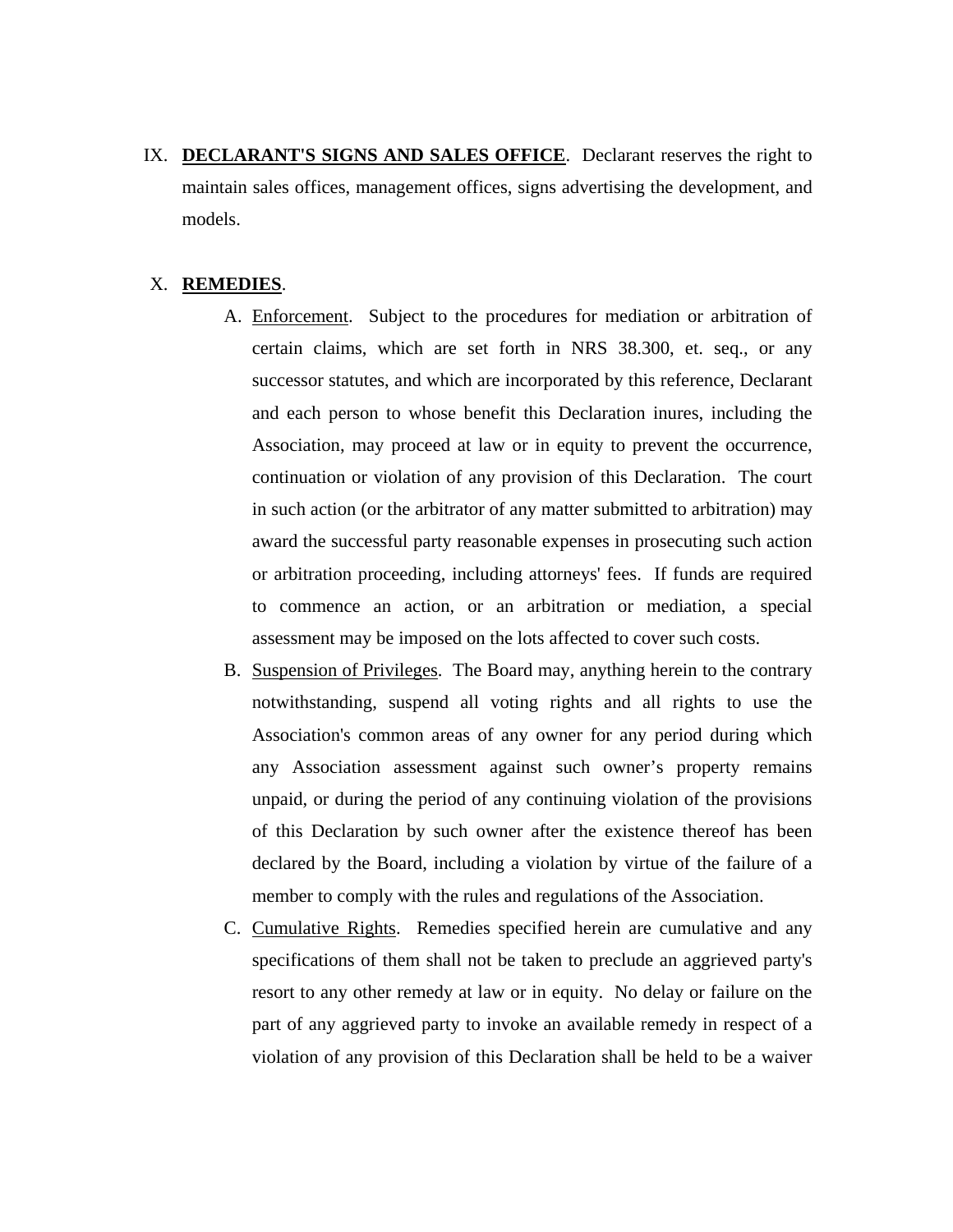by that party of any right available to him upon the recurrence or continuance of said violation or the occurrence of a different violation.

### XI. **MISCELLANEOUS**.

- A. Notices. All notices hereunder to the Association or the Board shall be sent by registered or certified mail to the Board at the project, or to such other address as the Board may designate from time to time by notice in writing to all owners. All notices to any owner shall be sent by registered or certified mail addressed to his dwelling unit or to such other address as may be designated by such owner from time to time, in writing, to the Board. All notices shall be deemed to have been given when mailed except notices of change of address, which shall be deemed to have been given when received.
- B. Grantee's Acceptance. Each grantee or purchaser of any lot or parcel shall, by acceptance of a deed conveying title hereto, or the execution of a contract for the purchase thereof, whether from Declarant or a subsequent owner of such lot or parcel, accept such deed or contract upon and subject to each and all of the provisions of this Declaration and to the jurisdiction, rights, powers, privileges and immunities of Declarant and of the Association. By such acceptance such grantee or purchaser shall for himself, his heirs, personal representatives, successors and assigns, covenant, consent and agree to and with Declarant, and to and with the grantees and subsequent owners of each of the other lots or parcels in the development to keep, observe, comply with and perform all of the provisions of this Declaration and shall further agree to the continuation to completion of the development and all parts and projected units therein in substantially the manner heretofore approved by the Regional Administrative Planning Agency.
- C. Severability. Every provision of this Declaration is hereby declared to be independent of and severable from every other provision hereof. If any provision hereof shall be held by a court of competent jurisdiction to be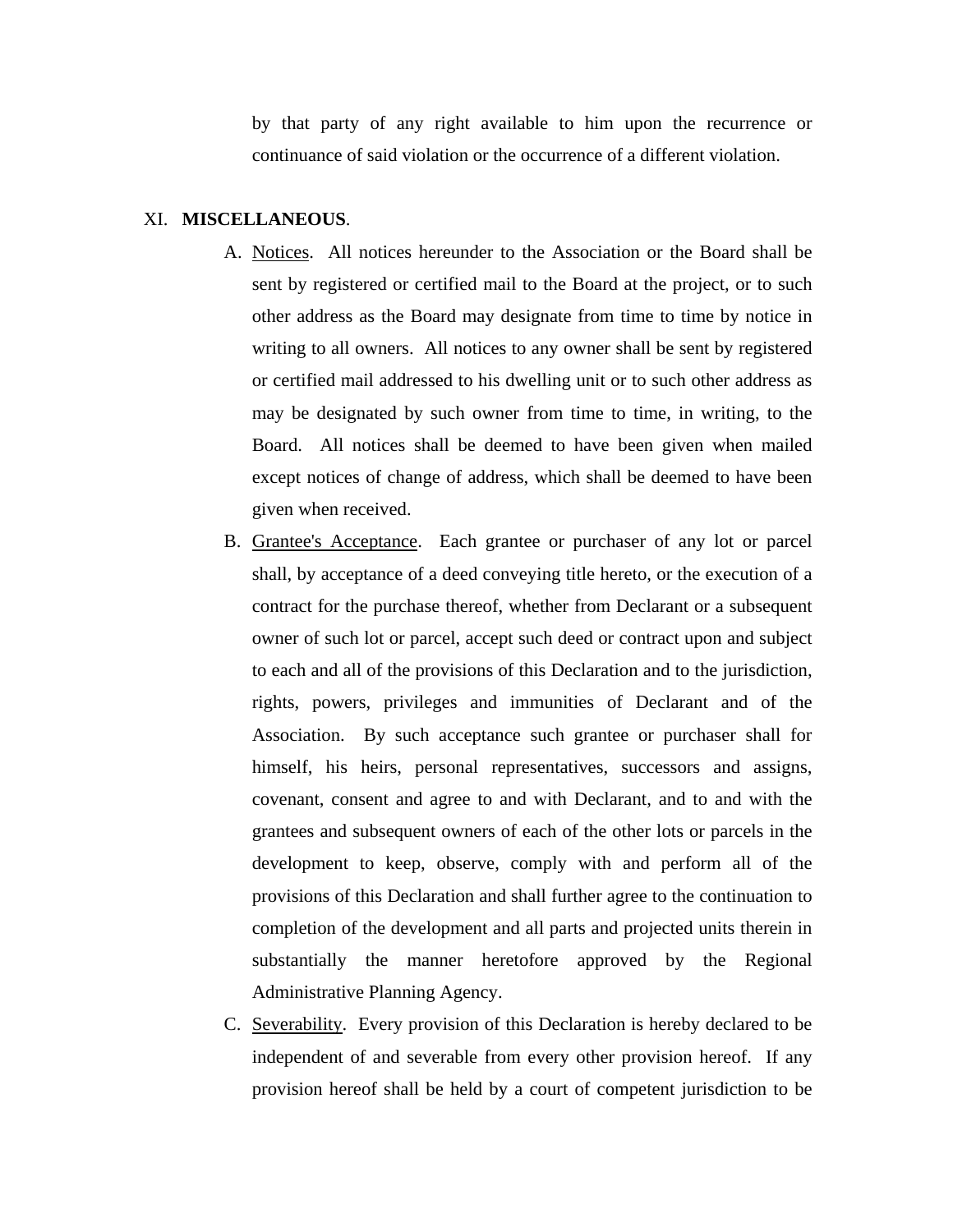invalid or unenforceable, all remaining provisions shall continue unimpaired and in full force and effect.

- D. Captions. Paragraph captions in this Declaration are for convenience only and do not in any way limit or amplify the terms or provisions hereof.
- E. Term and Amendment. The provisions of this Declaration shall affect and run with the land and shall exist and be binding upon all parties claiming an interest in the development for a period of fifty (50) years, after which time the same shall automatically extend for successive periods of ten (10) years each. Prior to its expiration, this Declaration may be amended, except as to any rights set forth herein in favor of Declarant, by the affirmative vote of fifty-one percent (51%) of the then owners of all lots in the development entitled to vote and thereafter by a majority of said owners by recording an amendment to this Declaration duly executed by (a) the requisite number of such owners required to effect such amendment; or (b) by the Association, in which latter case such amendment shall have attached to it a copy of the resolution of the Board attesting to the affirmative action of the requisite number of such owners to effect such amendment, certified by the secretary of the Association. If the consent of Washoe County, or any other governmental agency is required with respect to any amendment, the amendment shall not be effective until such consent is obtained.
- F. Interpretation. The Association shall have sole right and authority to interpret any of the provisions of this Declaration of Protective Covenants, which interpretation shall, so long as the same is reasonable, be conclusive.
- G. Disclaimer of Liability. Declarant disclaims any liability for repairs or maintenance of roads, or other improvements, including utility lines located within the private common areas of the development from and after the date of conveyance of such common areas to the Association.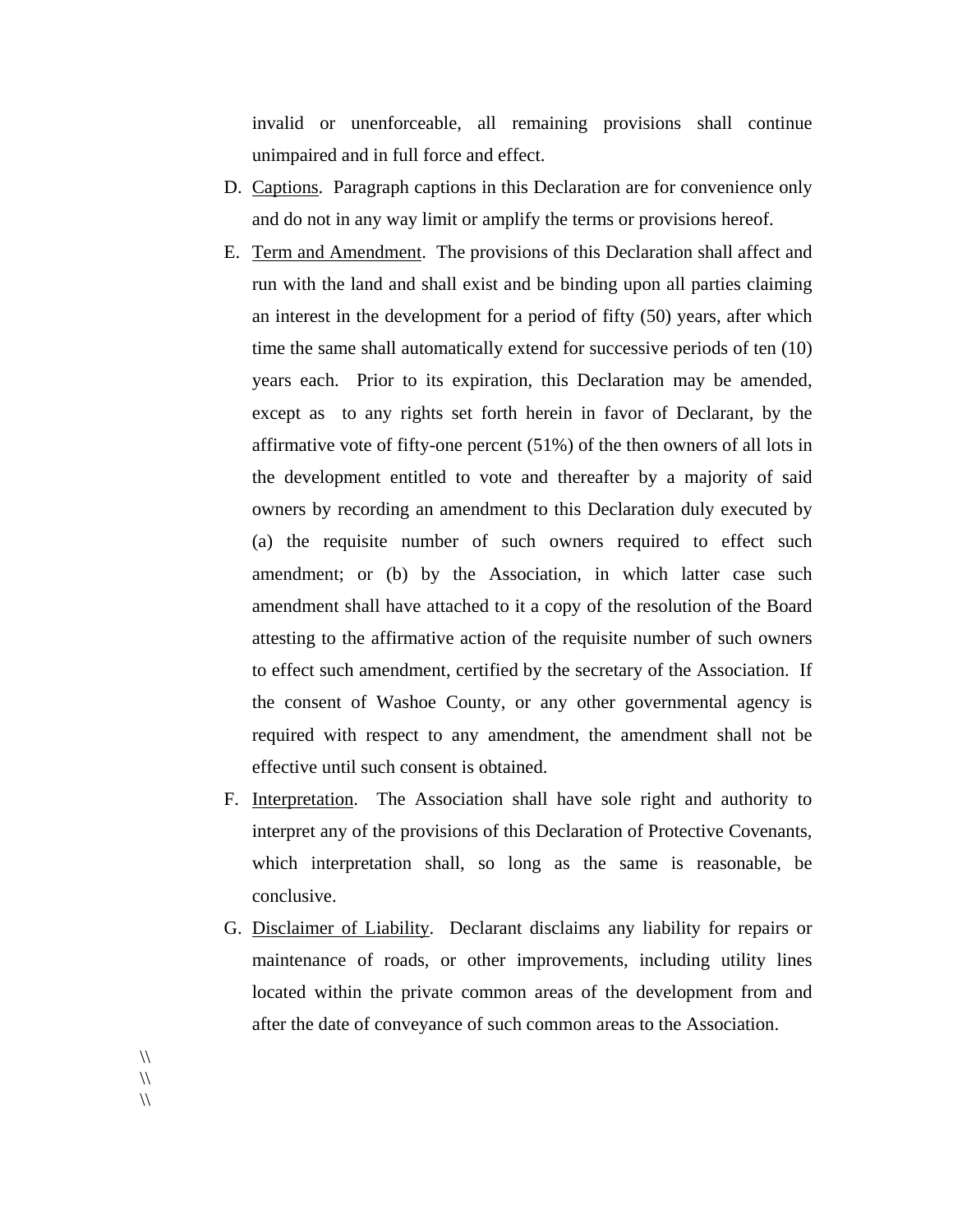IN WITNESS WHEREOF, Declarant has executed this Declaration the day and year first above written.

DECLARANT

JOHN SHAW FIELD FOUNDATION, a Nevada nonprofit corporation

By Charles E. Springer\_\_\_\_\_\_\_\_\_\_

Its: President\_

## **ACKNOWLEDGEMENT**

STATE OF NEVADA ) ) SS. COUNTY OF WASHOE )

On Sept. 20, 2000 personally appeared before me, a notary public, the undersigned, who acknowledged to me that he executed the foregoing instrument as President of the John Shaw Field Foundation, a Nevada nonprofit corporation.

> S LeGault NOTARY PUBLIC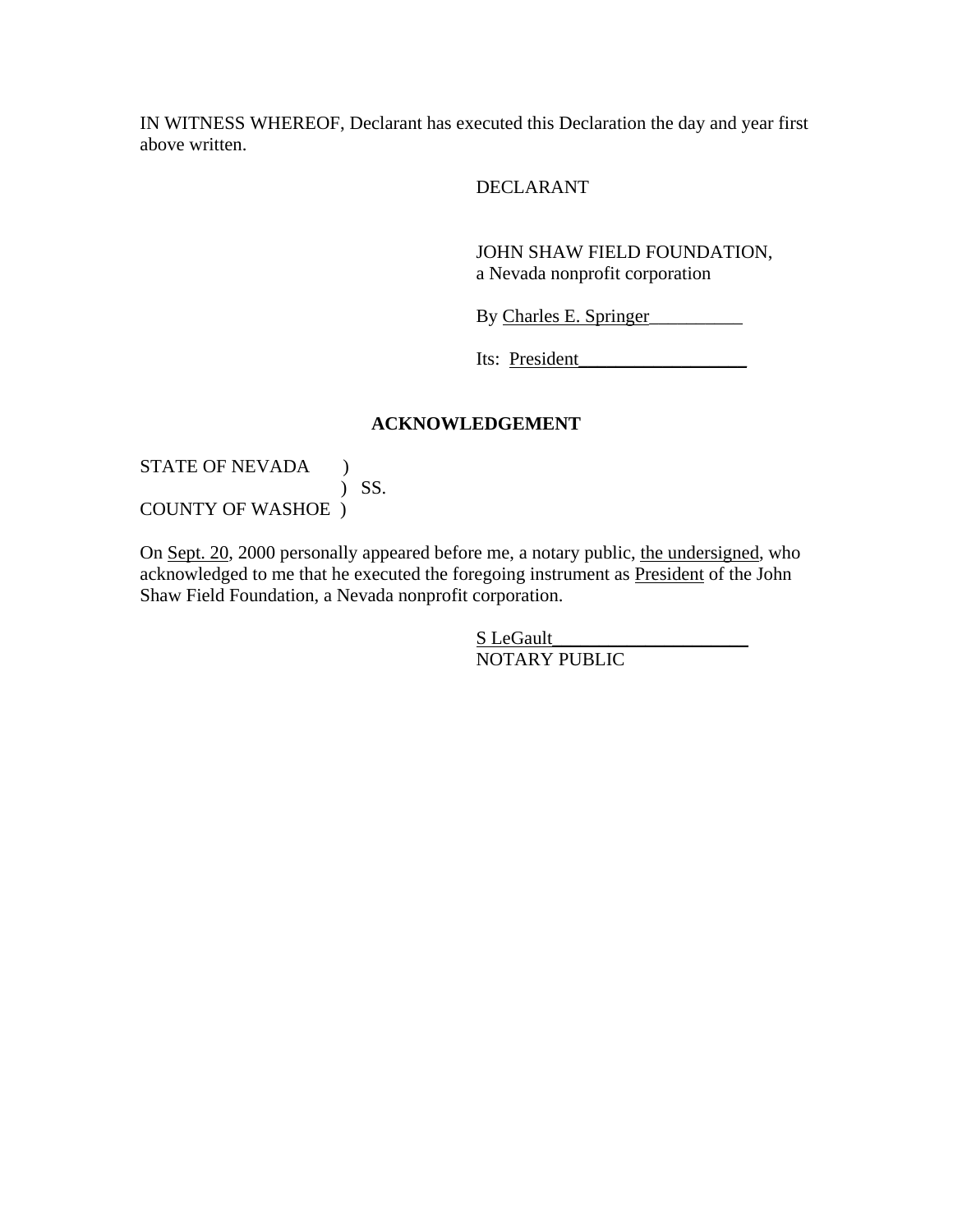## **EXHIBIT A**

### PARCEL 114

All that piece or parcel of real property situate in the east half of Section 19, T.18 N., R.20 E., M.D.B. & M., in Washoe County, Nevada and more particularly described as follows:

Commencing at the Southeast Section corner of said Section 19; Thence on a bearing of N.81°24'4"W, a distance of 769.73 feet to the True Point of Beginning; Thence the following courses and distances:

N.88°52'39"W. – 748.00 feet; N.04°00'27"W. – 186.00 feet; N.66°04'33"E. – 168.00 feet; N.12°29'33"E. – 160.00 feet; N.08°35'27"W. – 74.30 feet; S.85°15'44"W. – 200.00 feet; S.66°06'43"W. – 160.99 feet; N.58°13'47"W. – 421.75 feet; N.27°42'14"E. – 790.34 feet; N.40°44'36"E. – 304.85 feet; N.47°06'07"E. – 880.00 feet; S.55°55'27"E. – 240.00 feet; N.62°39'33"E. – 160.00 feet; N.01°34'33"E. – 995.00 feet; N.16°25'27"W. – 319.00 feet; N.73°24'33"E. – 200.00 feet; N.12°05'27"W. – 200.95 feet; S.85°25'27"E. – 285.44 feet;  $N.09^{\circ}14'33''E. - 86.00$  feet to the beginning of a tangent curve to the left whose central angle is 12°38'34" with a radius of 810.00 feet, through an arc distance of 178.72 feet; Thence N.36°50'44"E. – 37.66 feet; N.59°08'59"E. – 103.29 feet;  $N.62^{\circ}11'37''E. - 55.37$  feet to a point on the east Section line of Section 19; Thence  $S.01^{\circ}28'02''W. - 710.00$  feet; N.88°31'58"W. – 147.58 feet; S.01°28'02"W. – 147.58 feet; S.88°31'58"E. – 147.58 feet; S.01°28'02"W. – 611.26 feet to the East quarter Section Corner of said Section 19; Thence continuing along the section line;  $S.00^{\circ}34'43''W. - 820.95$  feet; Thence leaving the Section Line N.89°25'17"W. – 387.04 feet;